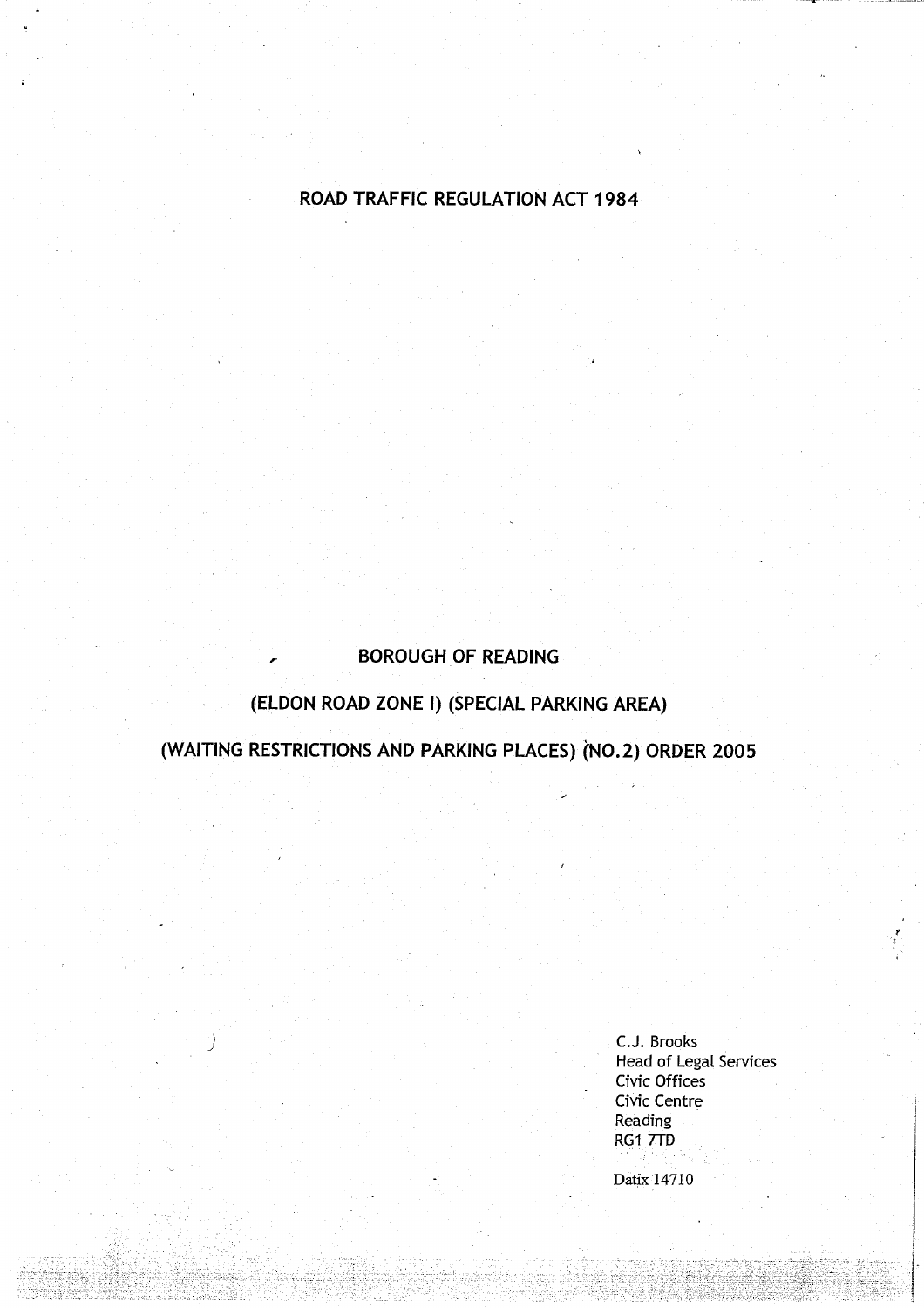#### THE BOROUGH OF READING

#### (ELDON ROAD ZONE I ) (SPECIAL PARKING AREA)

#### (WAITING RESTRICTIONS AND PARKING PLACES) (NO.2) ORDER 2005

The **Reading Borough Council (hereinafter referred to as** " **the Council** ") **in exercise of the powers conferred by Sections 1** (1), 2(1) to (3), **4(2), 32**, **35 of and Part IV of Schedule 9 to the Road** Traffic **Regulation Act 1984 ("the Act of 1984**"), **as amended and of all other powers thereunto enabling and after consultation with the Chief Officer of Police in accordance with Part III of Schedule 9 to the Act of 1984 and the Road Traffic Act 1991, hereby make the following Order :**

#### **PART** <sup>I</sup> **CITATION AND INTERPRETATION**

**<sup>1</sup> . This Order may be cited as The Borough of Reading** (**Eldon Road Zone I**) (**Special Parking Area** ) (**Waiting Restrictions and Parking Places**)(**No.2) Order 2005 and shall come into operation on the** 8 th **September 2005.**

**2. In this Order**, **except where the context otherwise requires, the following expressions have the meanings hereby respectively assigned to** them:-

"ambulance" has the same meaning as in the Vehicle Excise and Registration Act 1994;

**"authorised agent** " **means the parking services contractor appointed by and acting on behalf of the** Council for the purposes of the supervision and enforcement of this Order;

**"authorised cab rank" means an area of carriageway which is comprised within and indicated by road markings complying with diagram 1028** . **2 in Schedule 6 to the 2002 Regulations;**

**"authorised officer" means the Head of Planning and Transport for the Council or any other officer to be designated by the Council ;**

**"authorised parking place**" **means any parking place on a road, authorised or designated by this Order;**

**"bus" has the same meaning as in Regulation 22 of the 2002 Regulations;**

**"bus stand** " **means any area of carriageway** , **intended for the waiting by buses**, **which is comprised within and indicated** by road **markings complying with diagram 1025** . **1 and incorporating the words** "**Bus Stand"** in Schedule 6 and a sign complying with diagram 975 in Schedule 5 to the 2002 Regulations;

**"bus stop clearway" means any area of carriageway intended for the waiting by buses** , **which is comprised within and indicated by road markings complying with diagram 1025** . **1 in Schedule 6 and a sign** complying with diagram 974 in Schedule 5 to the 2002 Regulations;

**"business permit**" **means a permit issued to a business occupying premises, the postal address of which is** in a road or part of a road specified in Schedule 499 and issued under the provisions of Article 22;

**"business permit holder" means a person to whom a business permit was issued under the provisions Article 22;**

**"carriageway" means a way constituting or comprised in a highway being a way** (**other than a cycle track) over which the public have a right of way for the passage of vehicles;**

**"disabled person** '**s badge**", "**disabled person** '**s vehicle** " **and "parking disc" have the same meanings as in the Local Authorities Traffic Orders** (**Exemption for Disabled Persons**) (**England) Regulations 2000;**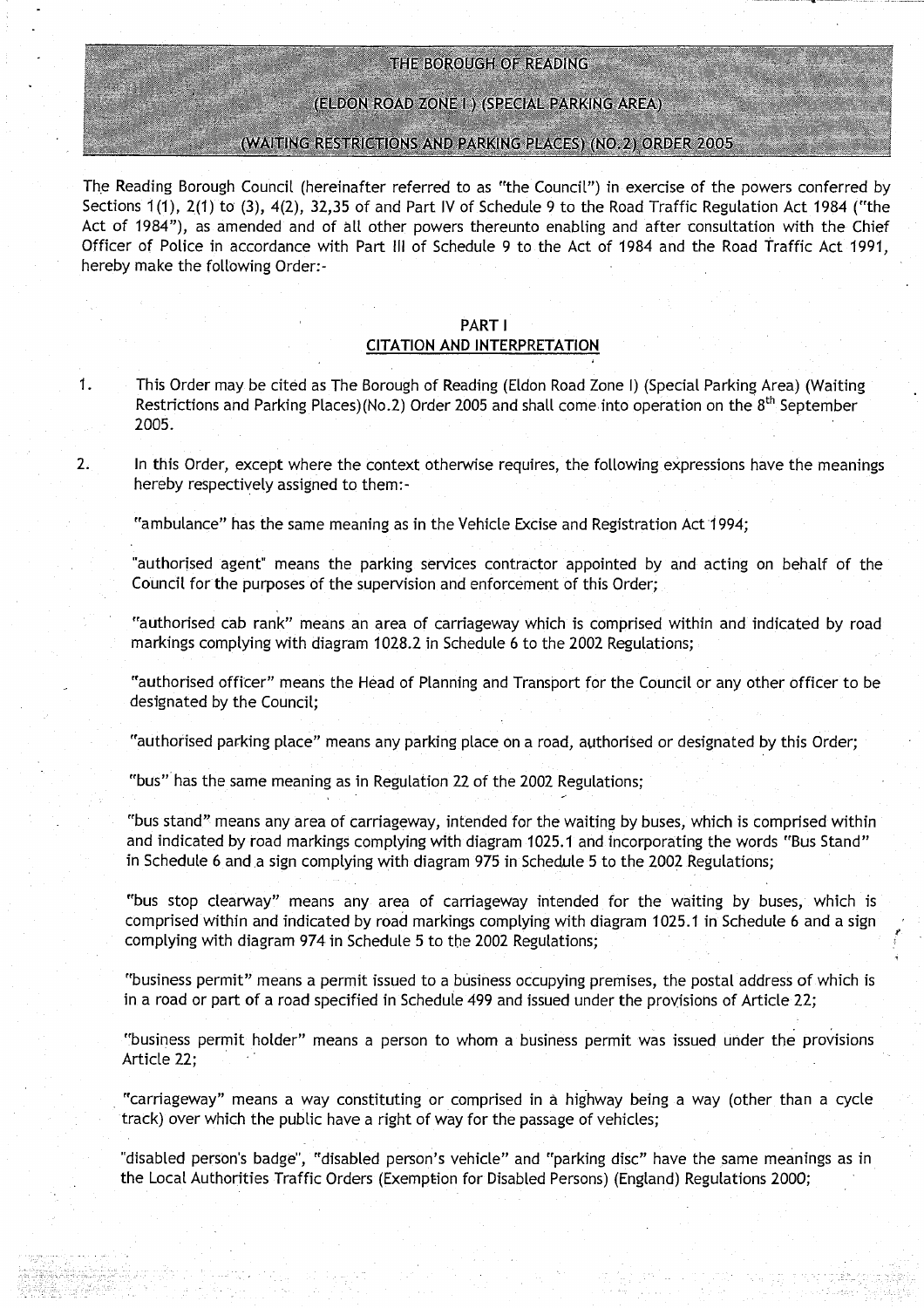"doctor" means a 'fully registered person' as defined in section 55 of the Medical Act 1983;

"driver", in relation to a vehicle waiting in a parking place or on a road or length of road, means the person driving the vehicle at the time it was left in that parking place or road or length of road;

"goods" means goods or burden of any description and includes postal packets of any description;

"delivering" and "collecting" in relation to any goods includes checking the goods for the purpose of their delivery or collection;

"goods vehicle" means a motor vehicle which is constructed or adapted for use for the carriage of goods or burden of any description and which does not exceed 5 .30 metres in length or 2 .25 metres in height;

"hackney carriage" means a vehicle licensed under Section 37 of the Town Police Causes Act 1847, Section 6 of the Metropolitan Carriages Act 1869, or any similar enactment;

"immobilisation device" has the same meaning as in Section 104(9) of the Road Traffic Regulation Act 1984;

"loading" means the loading or unloading of goods to or from a vehicle;

"motorcycle" and "invalid carriage" have the same meanings as in Section 136 of the Road Traffic Act of 1984;

"owner", in relation to a vehicle means a resident who is named in the vehicle registration document as the registered keeper of a goods or passenger vehicle or who has the use of such a vehicle in the course of his employment and who is entitled to use such a vehicle as though he were the registered keeper thereof;

"parking attendant" means a person authorised by or on behalf of the Council to supervise any parking area;

"parking place" means a road or length of road which is provided for the leaving of vehicles;

passenger vehicle" means a motor vehicle (other than a motor cycle or invalid carriage) not exceeding 5.30 metres in length and 2 .25 metres in height and constructed or adapted, for the carriage of passengers and their effects;

"penalty charge" and "reduced penalty charge" means a charge set by the Council under the provisions of section **66** of the Road Traffic Act 1991 and with the approval of the Secretary of State for Transport which is to be paid to the Council within 28 days beginning with the date of the notice, or 14 days in the case of a reduced penalty charge, following the issue of a penalty charge notice;

"penalty charge notice" means a notice issued or served by a parking attendant pursuant to the provisions of section 66 of the Road Traffic Act 1991;

"permit" means a permit issued under the provisions of Articles 22, 25,26 and 27;

"permit holder" means a person to whom a permit has been issued;

"permitted hours" means the hours shown at the commencement of a Schedule;

"relevant position" in respect of:

- (a) a disabled person's badge or a parking permit, means
	- (i) in the case of a vehicle fitted with a front windscreen, that the badge or permit is exhibited thereon with the front facing forward on the nearside of and immediately behind the windscreen; or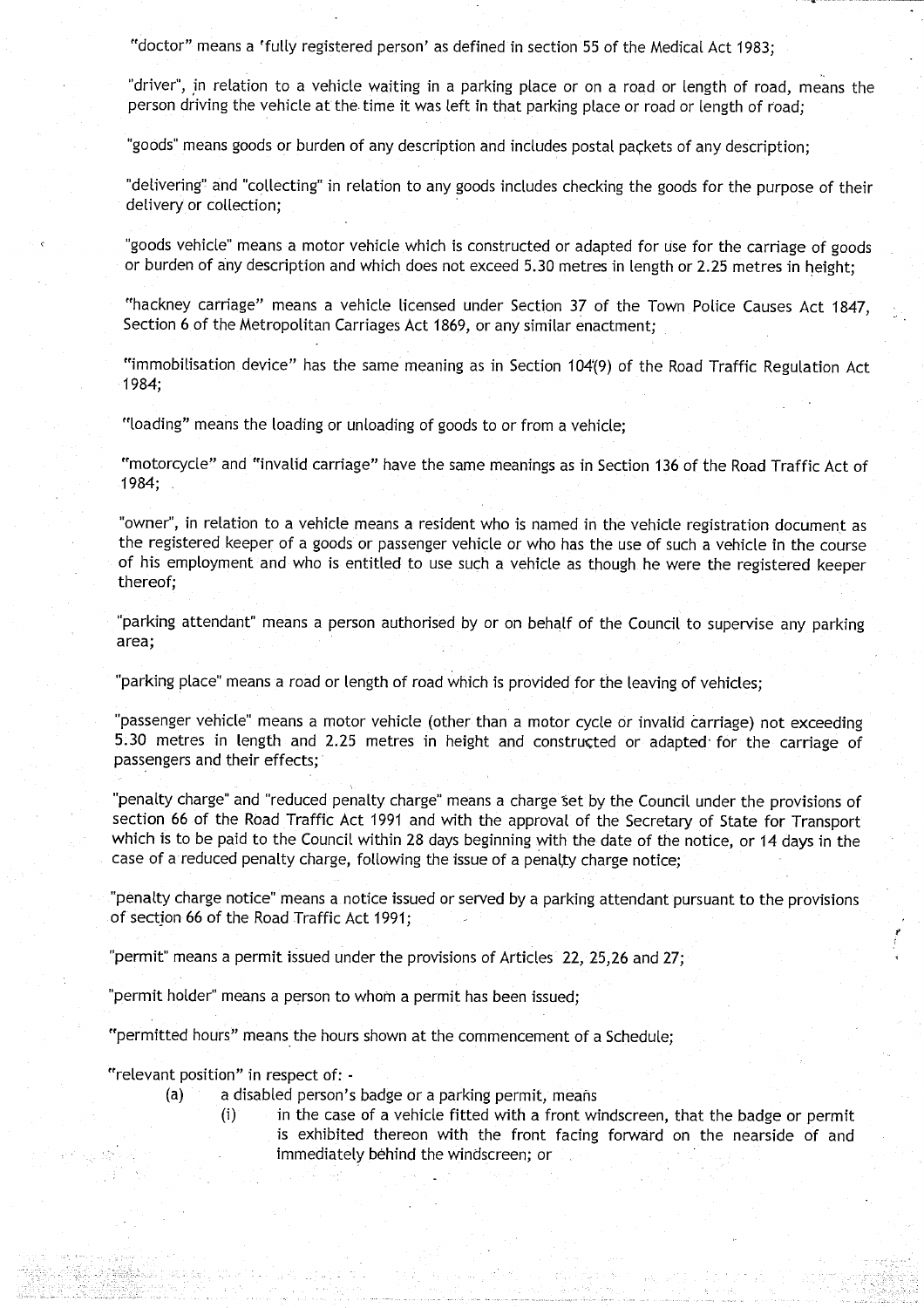- (ii) the case of a vehicle not fitted with a front windscreen, that the badge or permit is exhibited on the front or nearside of the vehicle;
- $(6)$  a disabled person's parking disc, means that the side showing the time is facing forward or outward and immediately behind the windscreen or side window nearest to the kerb;

"resident" means a person whose usual place of abode is at premises the postal address of which is in a road or part of a road specified in Schedule 499;

"specified position" a vehicle left in a parking place during the permitted hours in accordance with the foregoing provisions of this Order shall cause it so to stand:-

- (a) in the case of the parking place in relation to which special provisions as to the manner of standing of a vehicle in that place are specified in an item specified in a Schedule as to be in accordance with those provisions;
- $(b)$  in the case of any other parking place -
	- (i) if the parking place is not in a one-way street, that the left or near-side of the vehicle is adjacent to the left-hand edge of the carriageway;
	- (ii) that the distance between the edge of the carriageway and the nearest wheel of the vehicle is not more than 300 millimetres;
- (c) so that every part of a vehicle is within the limits of a parking place;<br>(d) that no part of the vehicle obstructs any vehicular means of ingress t
	- that no part of the vehicle obstructs any vehicular means of ingress to or egress from any premises adjacent to the side of the road on which the vehicle is waiting.

"specified hours" means the hours shown at the commencement of a Schedule containing parking or **unloading places ;**

"telecommunication system" has the same meaning as in the Telecommunications Act 1984;

"The 2002 Regulations" means the Traffic Signs Regulations and General Directions 2002;

**"traffic sign**" **means a sign of any size** , **colour and type prescribed or authorised under, or having the** effect as though prescribed or authorised under Section 64 of the Act of 1984 .

3. The prohibitions imposed by this Order shall be in addition to and not in derogation of any restriction, **prohibition or requirement imposed by any Regulations or Orders made or having effect as if made under** the Act of 1984, or by or under any other enactment.

4. Save where the contrary is indicated, any reference in this Order to:-

- (a) a numbered Article or Schedule is a reference to the Article or Schedule bearing that number in this Order;
- (b) this Order or another Order shall be construed as such a reference to this Order or, as the case may be, such other Order, as the same may have been or may from time to time be amended, **varied or supplemented ;**
- (c) a Statute or Regulation shall be construed as reference to such Statute or Regulations as the same may have been, or may from time to time be amended or re-enacted .
- (d) The requirements of any Article making reference to a numbered Schedule to this Order shall only have effect when a Schedule similarly numbered is appended to this Order .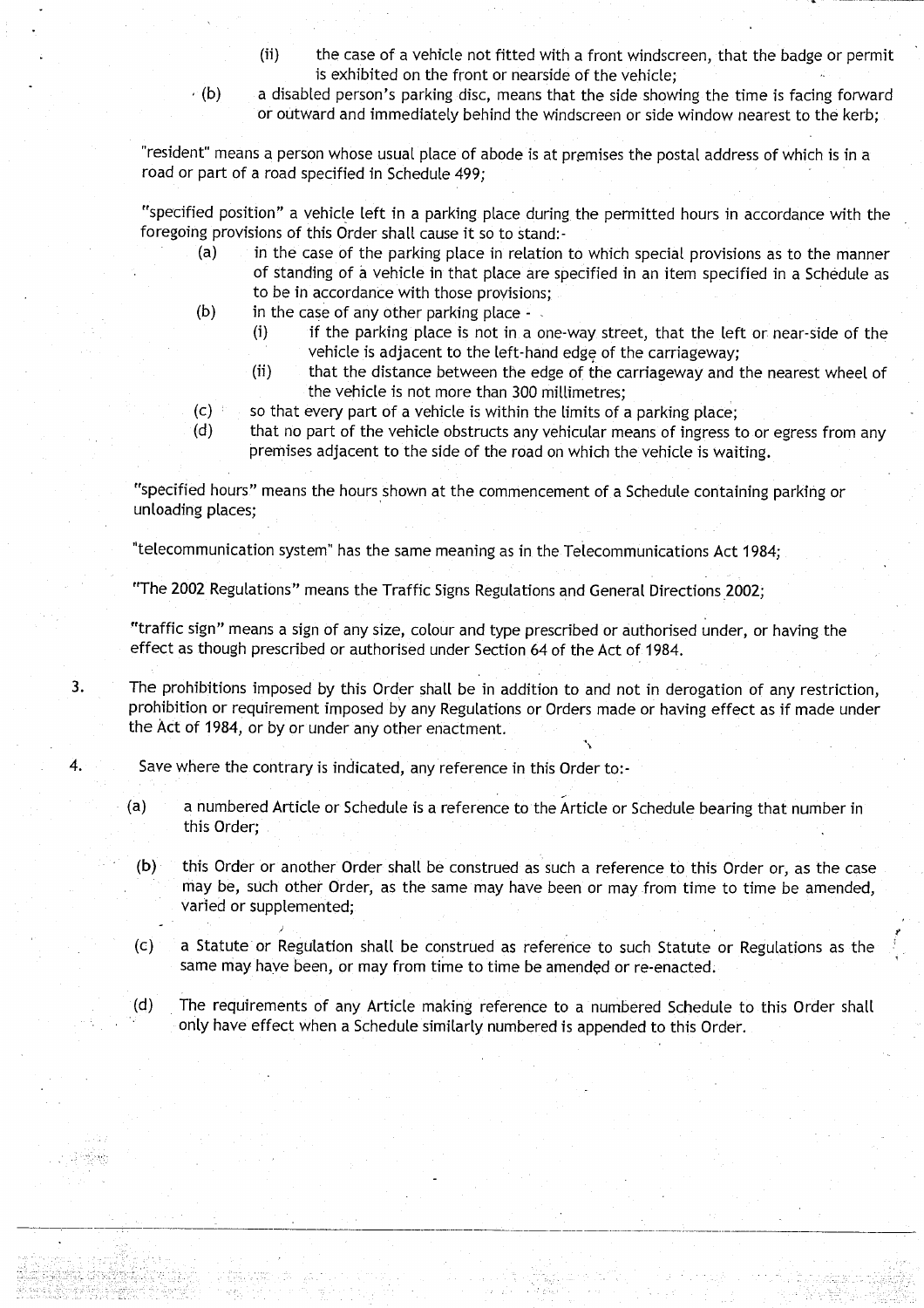#### PART II WAITING AND LOADING OF VEHICLES

<sup>5</sup> . Save as provided in Articles 6 and 7 no person shall, except upon the direction or with the permission of a Police Constable in uniform, Traffic Warden or a Parking Attendant, cause or permit any vehicle during each separately dated day, to:

- (a) wait or load at any time on Mondays to, Sundays inclusive in the lengths of roads specified in Schedule 1;
- (b) wait at any time on Mondays to Sundays inclusive or load between 7.30 a.m. and 9.30 a.m. and between 4.00 p.m. and 6.00 p.m. on Mondays to Sundays inclusive in the lengths of roads specified in Schedule 2;
- (c) wait between 7.00 a.m. and 6.00 p.m. on Mondays to Saturdays inclusive or load between 7.30 a.m. and 9.30 a.m. and between 4.00 p.m. and 6.00 p.m. on Mondays to Saturdays inclusive in the lengths of roads specified in Schedule 3;
- (d) wait at any time on Mondays to Sundays inclusive in the lengths of roads specified in Schedule 4 ;
- (e) wait between 8.00 a.m . and 6 .30 p .m. on Mondays to Fridays inclusive in the lengths of roads specified in Schedule 5 for a longer period than 2 hours or, if a period of less than 2 hours has elapsed since the previous period of waiting by the same vehicle in the same length of road;
- $(f)$  wait between 8.00 a.m. and 6.30 p.m. on Mondays to Fridays inclusive in the lengths of roads specified in Schedule 6 for a longer period than 1 hour or, if a period of less than 1 hour has elapsed since the previous period of waiting by the same vehicle in the same length of road;
- (g) wait at any time on Mondays to Sundays inclusive in the lengths of roads specified in Schedule 9, except for Police Vehicles;
- (h) wait at any time on Mondays to Sundays inclusive in the lengths of roads specified in Schedule 12, except for Motor Cycles;
- (i) wait between 7.00 a .m. and 6.00 p.m. on Mondays to Saturdays inclusive in the lengths of roads specified in Schedule 13;
- (j) wait at any time on Mondays to Sundays inclusive or toad between 8 .15 a.m. and 9.15 a .m . and between 4.00 p.m. and 6 .15 p.m . on Mondays to Sundays inclusive in the lengths of roads specified in Schedule 14;
- (k) wait between 8.00 a.m. and 6.30 p.m. on Mondays to Fridays inclusive in the lengths of roads specified in Schedule 15 for a longer period than 30 minutes or, if a period of less than 1 hour has elapsed since the previous period of waiting by the same vehicle in the same length of road;
- (l) wait at any time on Mondays to Sundays inclusive or toad between 7 .00 a .m. and 6 .00 p.m . on Mondays to Saturdays inclusive in the lengths of roads specified in Schedule 16;
- (m) wait at any time on Mondays. to Saturdays inclusive or load between 8 .15 a.m. and 9.15 a.m. and between 4.00 p.m. and 6,15 p.m. on Mondays to Saturdays inclusive in the lengths of roads specified in Schedule 17;
- (n) wait between 8.00 a .m . and 6.30 p.m. on Mondays to Fridays inclusive in the lengths of roads specified in Schedule 18;
- (o) wait between 8.00 a.m . and 8.00 p.m . on Mondays to Saturdays inclusive in the lengths of streets specified in Schedule 20, for a longer period than 2 hours or, if a period of less than 2 hours has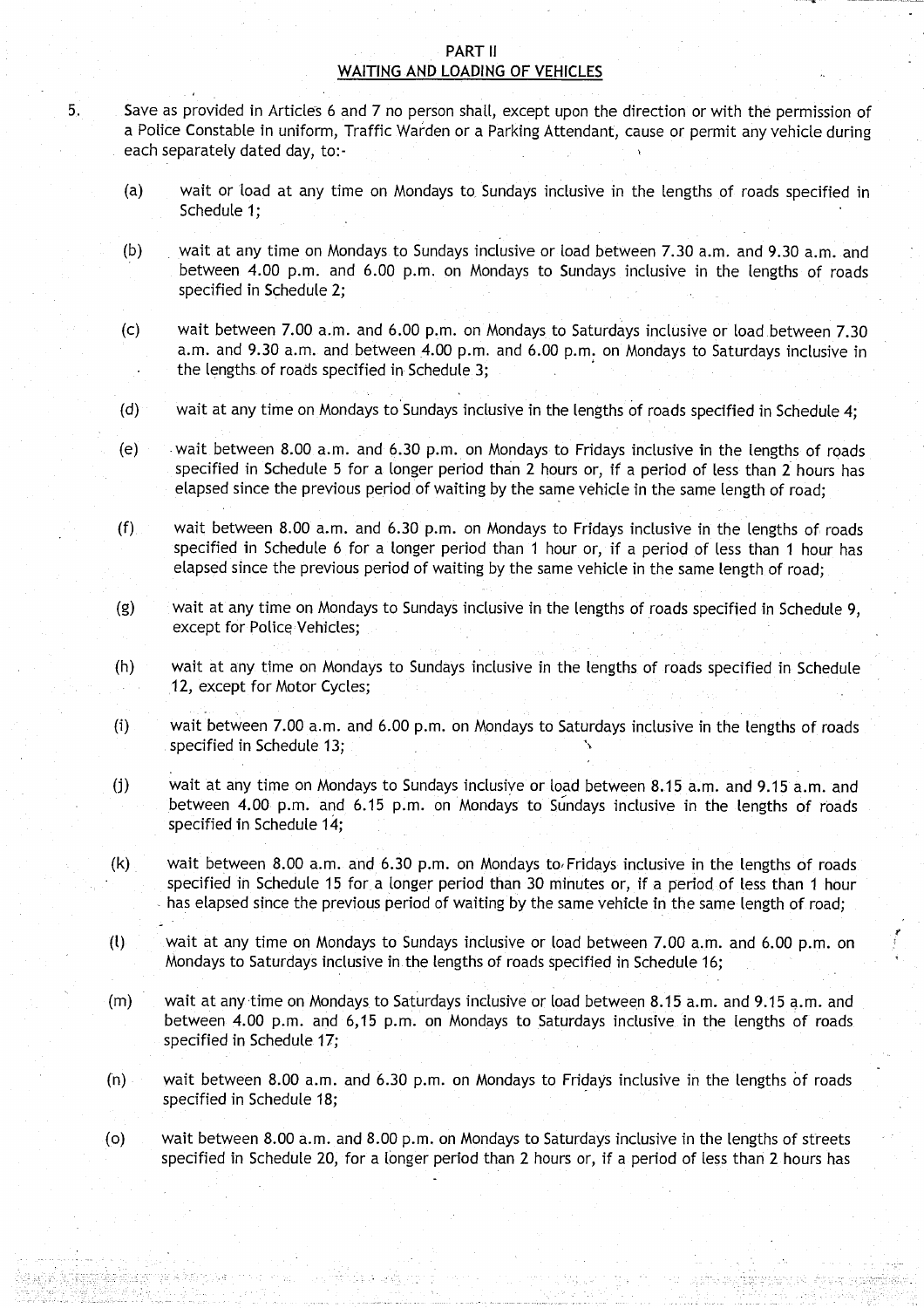elapsed since the previous period of waiting by the same vehicle in the same length of road, except for vehicles displaying a valid permit;

- (p) wait between 8.00 a.m. and 6.30 p.m . on Mondays to Fridays inclusive in the lengths of roads specified in Schedule 21, except for Ambulances;
- (q) wait between 8.00 a.m. and 6.30 p.m. on Mondays to Saturdays inclusive in the lengths of roads specified in Schedule 23;
- (r) wait between 8.00 a.m. and **6.30** p.m. on Mondays to Saturdays inclusive in the lengths of roads specified in Schedule 24 for a longer period than 30 minutes or, if a period of less than 30 minutes has elapsed since the previous period of waiting by the same vehicle in the same length of road;
- (s) wait between 8.00 a.m. and 6.30 p.m. on Mondays to Saturdays inclusive in the lengths of roads specified in Schedule 25 for a longer period than 2 hours or, if a period of less than 2 hours has elapsed since the previous period of waiting by the same vehicle in the same length of road ;
- (t) wait between 8.00 a .m . and 6.30 p.m. on Mondays to Saturdays inclusive in the lengths of roads specified in Schedule 26 for a longer period than 30 minutes or, if a period of less than 1 hour has elapsed since the previous period of waiting by the same vehicle in the same length of road, except for vehicles displaying a valid parking permit;
- (u) wait between 8.00 a.m. and 6.30 p.m. on Mondays to Saturdays inclusive in the lengths of roads specified in Schedule 27 for a longer period than 30 minutes or, if a period of less than 1 hour has elapsed since the previous period of waiting by the same vehicle in the same length of road;
- (v) wait at any time on Mondays to Sundays inclusive or load between 8 .15 a.m. and 9.15 a .m . and between 4.00 p.m. and 6.15 p.m. on Mondays to Saturdays inclusive in the lengths of roads specified in Schedule 28;
- (w) wait at any time on Mondays to Sundays inclusive or load between 8 .15 a.m. and 9.15 a.m . and between 4.00 p.m. and 6.00 p.m. on Mondays to Sundays inclusive in the lengths of roads specified in Schedule 29;
- (x) wait at any time on Mondays to Saturdays inclusive in the lengths of roads specified in Schedule  $31;$
- (y) wait between 8.00 a .m. and 6.30 p.m. on Mondays to Saturdays inclusive in the lengths of roads specified in Schedule 32 for a longer period than 10 minutes or, if a period of less than 10 minutes has elapsed since the previous period of waiting by the same vehicle 'in the same length of road,
- (z) wait at any time on Mondays to Sundays inclusive or load between 8.00 a.m. and 9.30 a.m. and between 2.30 p.m. and 6.30 p.m. on Mondays to Sundays inclusive in the lengths of roads specified in Schedule 33;
- (aa) wait between 8.00 a.m. and 6.30 p.m. on Mondays to Saturdays inclusive or load between 8.00 a.m. and 9.30 a.m. and between 2.30 p.m. and 6.30 p.m. on Mondays to Saturdays inclusive in the lengths of roads specified in Schedule 34;
- (bb) wait at any time on Mondays to Sundays inclusive or load between 8.15 a.m. and 9.15 a.m. and between 4.15 p.m. and 6.15 p.m. on Mondays to Sundays inclusive in the lengths of roads specified in Schedule 35;
- (cc) wait at any time on Mondays to Sundays inclusive or load between 7.30 a.m. and 9.30 a.m. and between 4.00 p.m. and 6.00 p.m. on Mondays to Sundays inclusive in the lengths of roads specified in Schedule 36;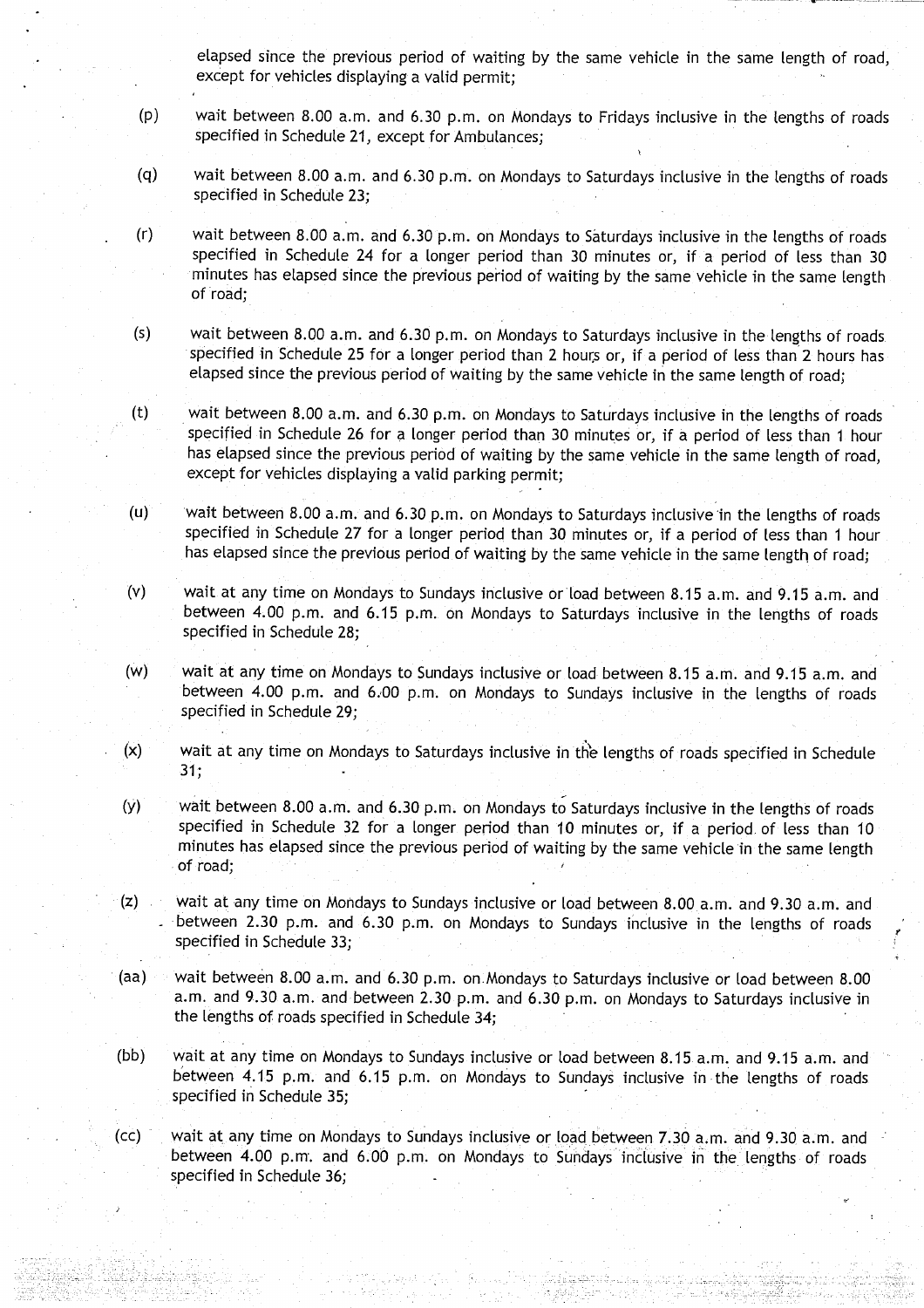- (dd) wait between 7.00 a.m. and 3.00 p.m. on Mondays to Fridays inclusive in the lengths of roads specified in Schedule 37;
- (ee) wait between 6.00 p.m. and 10.00 p.m. on Tuesdays and Wednesdays and between 1.00 p.m. and 6.00 p.m. on Saturdays in the lengths of roads specified in Schedule 38;
- (ff) wait between 8.00 a.m. and 6 .30 p.m . on Mondays to Saturdays inclusive in the lengths of roads specified in Schedule 40 for a longer period than 1 hour or, if a period of less than 2 hours has elapsed since the previous period of waiting by the same vehicle in the same length of road;
- (gg) wait at any time on Mondays to Sundays inclusive or load between 8 .15 a .m . and 9.15 a .m . and between 4.00 p.m. and 6.15 p.m. on Mondays to Fridays inclusive and between 8.15 a.m. and 6.15 p.m. on Saturdays in the lengths of roads specified in Schedule 41;
- (hh) load between 8.15 a.m. and 9.15 a.m. and between 4.00 p.m. and 6.00 p.m. on Mondays to Sundays inclusive in the lengths of roads specified in Schedule 42;
- (ii) wait at any time on Mondays to Sundays or load between 8.15 a.m. and 9.15 a.m. and between 3.30 p.m. and 6.15 p.m. on Mondays to Sundays inclusive in the lengths of roads specified in Schedule 43;
- (jj) wait at any time on Mondays to Sundays inclusive or load between 8.15 a.m. and 1.00 p.m. and between 4.00 p.m. and 6.15 p.m. on Mondays to Sundays inclusive in the lengths of roads specified in Schedule 46;
- (kk) wait at any time on Mondays to Sundays inclusive or load between 8 .15 a.m. and 9.15 a.m . and between 1.00 p.m. and 6.15 p.m. on Mondays to Sundays inclusive in the lengths of roads specified in Schedule 47;
- (ll) wait at any time on Mondays to Sundays inclusive or load between 8 .15 a.m. and 9.15 a.m . and between 4.15 p.m . and 6 .15 p.m. on Mondays to Saturdays inclusive in the lengths of roads specified in Schedule 48;
- (mm) wait between 8.00 a.m. and 6.30 p.m. on Mondays to Saturdays inclusive in the lengths of roads specified in Schedule 50 for a longer period than 1 hour or, if a period of less than 1 hour has elapsed since the previous period of waiting by the same vehicle in the same length of road;
- (nn) wait at any time on Mondays to Sundays inclusive or load at any time on Mondays to Saturdays inclusive in the lengths of roads specified in Schedule 51 ,
- (oo) wait or toad at any time on a Sunday in the lengths of roads specified in Schedule 52 ;
- (pp) wait or load at any time on Mondays to Saturdays inclusive in the lengths of roads specified in Schedule 53;
- (qq) wait between 8 .00 a.m . and 11 .30 a.m . on Mondays to Saturdays and wait for a longer period than 30 minutes or, if a period of less than 30 minutes has elapsed since the previous period of waiting by the same vehicle in the same length of road between 11.30 a.m. and 6.30 p.m. on Mondays to Saturdays inclusive, in the lengths of roads specified in Schedule 54;
- (rr) wait at any time on Mondays to Sundays inclusive or load between 8 .00 a.m. and 6 .30 p.m ., on Mondays to Saturdays inclusive in the lengths of roads specified in Schedule 57;
- (ss) wait between 8.00 a.m. and 6.30 p.m. on Mondays to Saturdays inclusive in the lengths of roads specified in Schedule 60 for a longer period than 10 minutes or, if a period of less than 20 minutes has elapsed since the previous period of waiting by the same vehicle in the same length of road;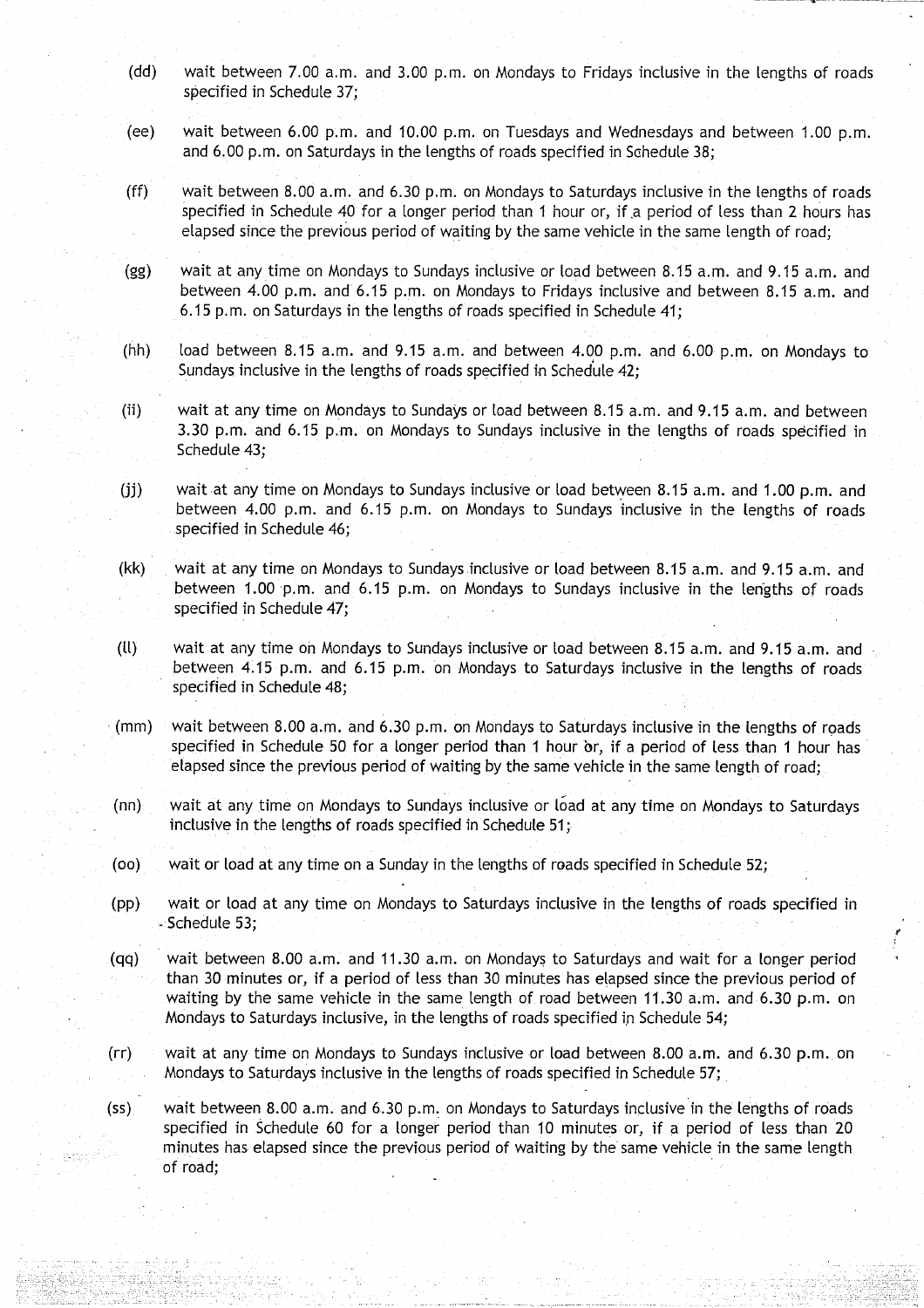- $(t)$  wait between 8.00 a.m. and 6.30 p.m. on Mondays to Saturdays inclusive in the lengths of roads specified in Schedule 61 for a longer period than 2 hours or, if a period of less than 2 hours has elapsed since the previous period of waiting by the same vehicle in the same length of road except for vehicles displaying a valid parking permit;
- (uu) wait at any time on Mondays to Sundays inclusive or load between 7.15 a.m. and 9.45 a.m. and between 4.00 p.m. and 6.15 p.m. on Mondays to Sundays inclusive in the lengths of roads specified in Schedule-62;
- (w) wait between 8.00 a .m . and 6.30 p.m. on Mondays to Saturdays inclusive or load between 8 .00 a.m. and 9.45 a.m. and between 4.00 p.m. and 6.15 p.m. on Mondays to Saturdays inclusive in the lengths of roads specified in Schedule 63;
- 6. Nothing in Article 5 shall apply to any vehicle waiting in the lengths of roads referred to therein for so long as it may be necessary to enable:-
	- (a) a person to board or alight from the vehicle;
	- (b) the vehicle, if it cannot conveniently be used for such purpose in any other road, to be used in connection with any of the following operations, namely:
		- $f(i)$  building, industrial or demolition operations;
		- (ii) the removal of any obstruction to traffic;
		- (iii) the maintenance, improvement or reconstruction of the said lengths of roads;
		- $(iv)$  the laying, erection, alteration or repair in or in land adjacent to the said lengths of roads of any sewer or of any main, pipe or apparatus for the supply of gas, water or electricity or of any telecommunications system;
		- (v) the service of a Local Authority or a Water Authority in pursuance of statutory powers or duties;
	- (c) the vehicle to be used for the purpose of delivering or collecting postal packages as defined in Section 87 of the Post Office Act 1953;
	- (d) the vehicle to take in petrol, oil, water or air from any garage situated on or adjacent to the said lengths of roads;
	- (e) the vehicle to wait at or near to any premises situated'on or adjacent to the said lengths of roads for so long as such waiting by that vehicle is reasonably necessary in connection with any wedding or funeral;
	- (f) the vehicle being used for fire brigade, ambulance or police purposes.
- 7. (1) Nothing in Article 5 shall apply:
	- (a) to any-vehicle waiting for so long as may be necessary for the purpose of enabling goods to be loaded on or unloaded from the vehicle;
	- (b) to a Disabled Person's Vehicle, displaying a Disabled Person's Badge in the relevant position, for a period not exceeding 3 hours (not being a period separated by an interval of less than 1 hour from a previous period of waiting by the same vehicle in the same length of road on the same day), provided that the Disabled Person's Vehicle also displays in the relevant position, a Parking Disc (on which the driver or other person in charge of the vehicle has marked the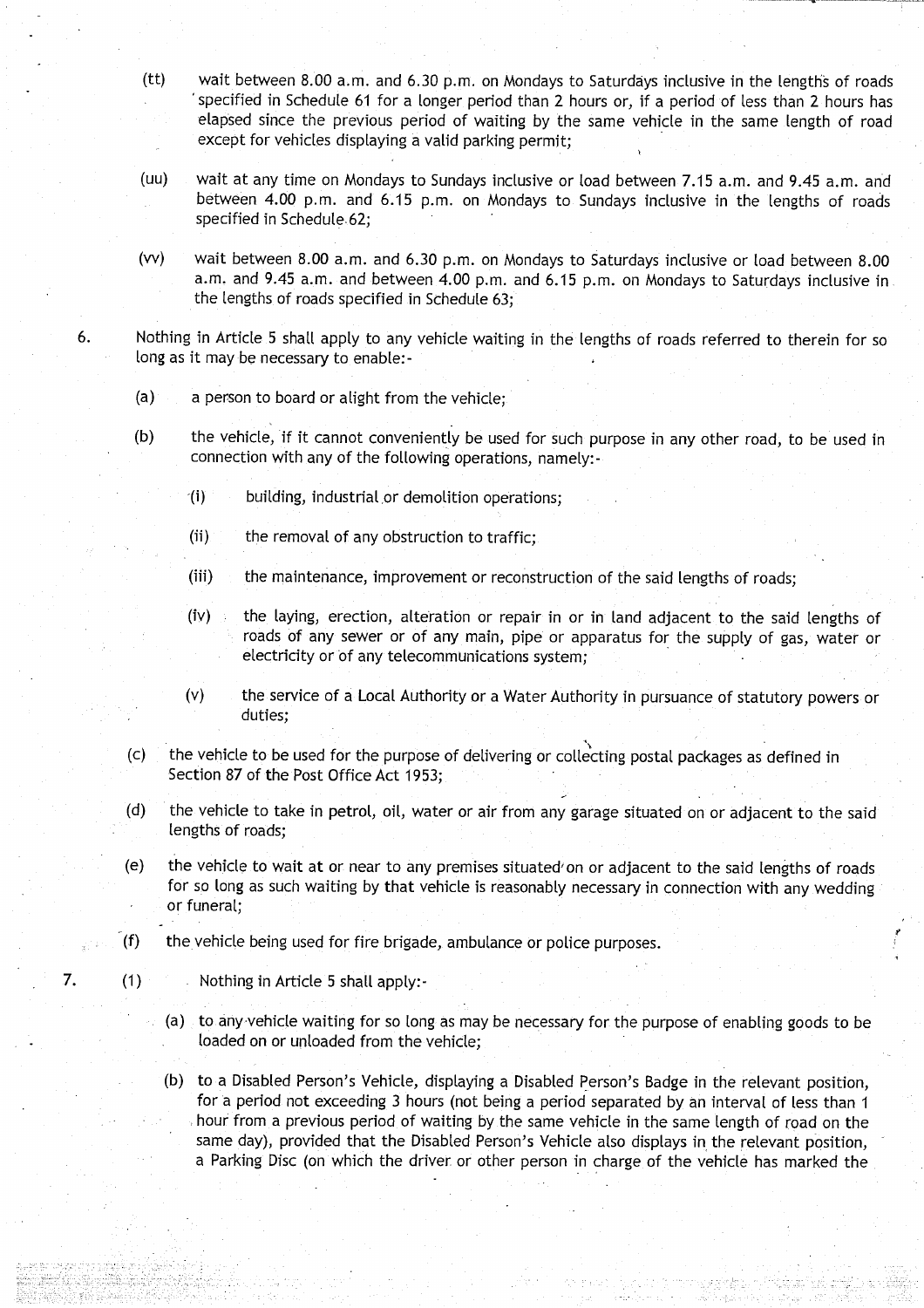time at which the period of waiting began) excepting those lengths of roads specified in the Schedules referred to in paragraph (c) of this Article;

(c) to a Disabled Person's Vehicle, displaying a Disabled Person's Badge in the relevant position, waiting on the lengths of roads specified in Schedules 5, 6, 15, 20, 24, 25, 26, 27, 32, 40, 44, 49, 50, 58, 59, 60 and 61 during the specified limited waiting hours;

provided that such exemptions do not apply during the hours when loading restrictions are imposed by that Article.

- $(2)$  Nothing in Article 5 shall apply to any vehicle:-
	- (a) waiting upon an authorised parking place; or
	- (b) being a Hackney Carriage, waiting upon an authorised cab rank; or
	- (c) waiting for so long as may be necessary to enable the vehicle to be used in the provision of a local service within the meaning of the Transport Act 1985 .
- 8. No person shall, except upon the direction or with the permission of a Police Constable in uniform, Traffic Warden or a Parking Attendant, cause or permit any vehicle other than :
	- (a) a goods vehicle to wait for the purpose of loading in a loading bay specified in Schedule 7 between 7.00 a.m. and 6.00 p.m. on Mondays to Saturdays inclusive;
	- (b) a disabled person's vehicle, displaying a Disabled Person's Badge in the relevant position, to wait in a disabled parking place specified in Schedule 8 at any time, for a period not exceeding 4 hours (not being a period separated by an interval of less than 2 hour from a previous period of waiting by the same vehicle in the same length of road on the same day), provided that the Disabled Person's Vehicle also displays in the relevant position, a Parking Disc (on which the driver or other person in charge of the vehicle has marked the time at which the period of waiting began);
	- (c) a Hackney Carriage to stop or wait, at any time on Mondays to Sundays inclusive, in the lengths of roads specified in Schedule 10;
	- (d) a Hackney Carriage to stop or wait, between 11.00 p.m. and 6.30 a.m. on Mondays to Sundays inclusive, in the lengths of roads specified in Schedule 11;
	- (e) a goods vehicle to wait at any time for the purpose of loading in a loading bay specified in Schedule 19.
- <sup>9</sup> . ~ No person shalt, except upon the direction or with the permission of a Police Constable in uniform, Traffic Warden or a Parking Attendant, cause or permit any vehicle:-
	- (a) to stop between 8 .00 a .m . and 5 .00 p.m. on Mondays to Fridays on a School-Keep-Clear marking specified in Schedule 22;
	- (b) to wait, at any time on Mondays to Sundays inclusive in the lengths of roads specified in Schedule 107 other than vehicles displaying in the relevant position a valid Disabled Persons Badge;
	- (c) other than a bus to wait at any time on Mondays to Sundays inclusive, in a bus stop clearway as specified in Schedule 305;

(d) other than a bus to stop or wait, between 7 a .m . and 7 p .m. on Mondays to Sundays inclusive, in a bus stop clearway as specified in Schedule 400;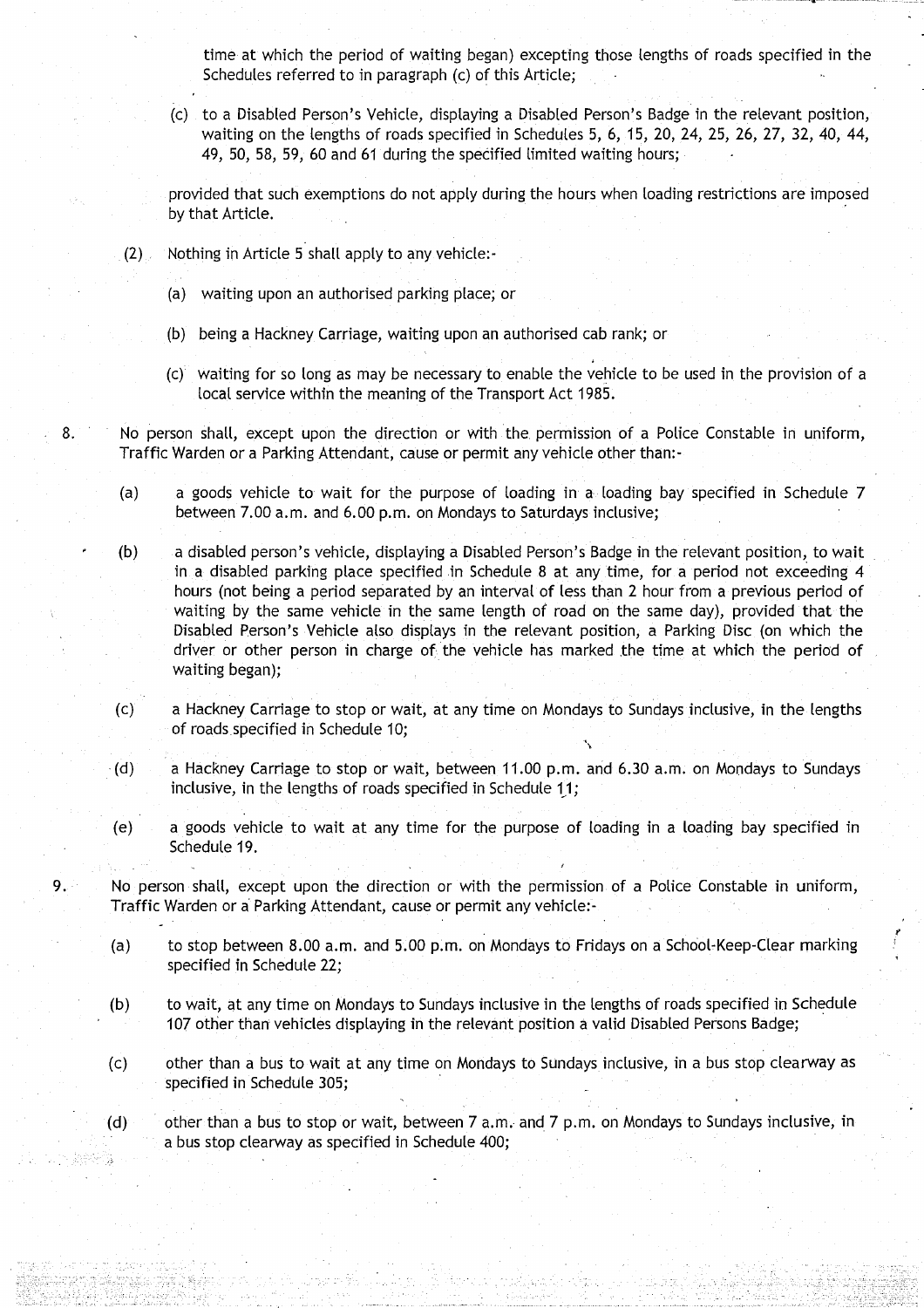- (e) other than a bus to wait at any time on Mondays to Sundays inclusive, in a bus stand as specified in Schedule 402;
- $(f)$  other than a bus to wait between 7.30 a.m. and 8.45 a.m. on Mondays to Sundays inclusive, in a bus stand as specified in Schedule 403 .
- 10. Nothing in Article 9 shall apply to any vehicle waiting in the lengths of road referred to therein for so long as may be necessary to enable :
	- (a) . the vehicle, if it cannot conveniently be used for such purpose in any other road, to be used in connection with the removal of any obstruction to traffic;
	- (b) the vehicle being used for fire brigade, ambulance or police purposes;
	- (c) the maintenance, improvement or reconstruction of the said lengths of roads;
	- (d) the laying, erection, alteration or repair in or in land adjacent to the said lengths of roads of any sewer or of any main, pipe or apparatus for the supply of gas, water or electricity or of any telecommunications system ;
	- (e) is required by law to stop;
	- $(f)$  is obliged to do so in order to avoid an accident
- **<sup>11</sup> .** Save as provided in Article 12, no person shall, except upon the direction or with the permission of a Police Constable in uniform, Traffic Warden or a Parking Attendant, cause or permit any vehicle to:-
	- (a) wait between 7.45 a.m. and 9.15 a.m. and between 4.30 p.m. and 6.30 p.m. on Mondays to Saturdays inclusive in the lengths of roads specified in Schedule 300;
	- (b) wait between 7.45 a .m. and 9.15 a.m . and between 4.30 p.m . and 6 .30 p.m. on Mondays to Fridays inclusive in the lengths of roads specified in Schedule 301;
	- (c) wait at any time on Mondays to Sundays inclusive in the lengths of roads specified in Schedule  $303;$
	- (d) wait between  $7.30$  a.m. to  $9.30$  a.m. and between  $3.30$  p.m. and  $6.30$  p.m. on Mondays to Saturdays inclusive in the lengths of roads specified in Schedule 304.
- 12. (1) Nothing in Article 11 shall apply to any vehicle waiting in the lengths of roads referred to therein for so long as it may be necessary to enable:
	- a) the vehicle, if it cannot conveniently be used for such purpose in any other road, to be used in connection with the removal of any obstruction to traffic;
	- b) the vehicle to be used for the purpose of delivering or collecting postal packages as defined in Section 87 of the Post Office Act 1953;
	- c) the vehicle being used for fire brigade, ambulance or police purposes ;
	- d) the maintenance, improvement or reconstruction of the said lengths of roads;
	- e) the laying, erection, alteration or repair in or in land adjacent to the said lengths of roads of any sewer or of any main, pipe or apparatus for the supply of gas, water or electricity or of any telecommunications system ;
	- $f$  the vehicle, if it cannot conveniently be used in any other road, to be used in connection with any building operation or demolition.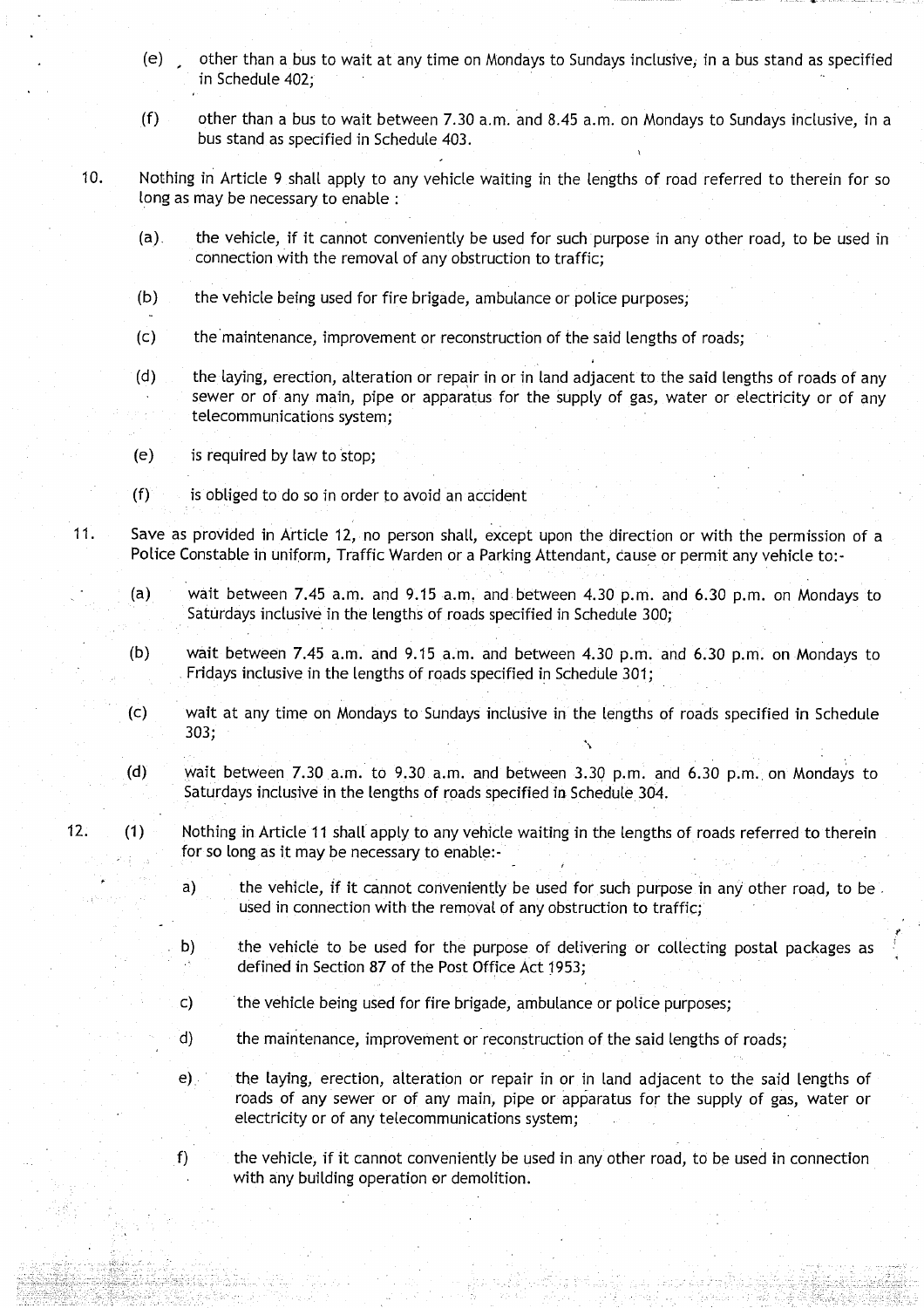- (2) Nothing in Article 11 shalt apply to any vehicle waiting in any of roads **or lengths** of roads referred to therein when the person in control of the vehicle:-
	- $(a)$  is required by law to stop;
	- (b) is obliged to do so in order to avoid an accident; or
	- (c) is prevented . from proceeding by circumstances outside his control and it is not reasonably practicable for him to drive or move the vehicle to a **place not on** any main carriageway of a road specified in Schedules 300, 301, 302, 303 and 304.

#### PART III AUTHORISATION **AND USE OF PARKING PLACES**

- 13. (1) The lengths of roads specified in Schedule 44 are authorised to be used:
	- **(a) as parking** places for the parking **during the** permitted **hours as are** specified in the said Schedule, of a vehicle displaying in the relevant **position a valid Residents** Parking Permit issued by the Council AND
	- (b) for vehicles to wait between **<sup>8</sup> .00am and 8 .00pm on** Mondays to Sundays inclusive for a period of **2 hours excepting** if a period of **less than 2 hours has elapsed since the** previous period of waiting by the same vehicle **in the same length of road.**

(2) The lengths of roads specified **in Schedule** 60 are authorised to be used :

- **(c) as parking** places for **the parking during the permitted hours as are** specified in the **said Schedule**, of a vehicle **displaying in** the relevant position a valid **Residents** Parking Permit issued by the Council AND
- (d) for vehicles to wait for a period of **2 hours excepting** if a period of **less than 2 hours has elapsed since the previous** period of waiting **by the same vehicle in the same length of road.**
- (3) The lengths of roads specified **in Schedules** 99, 100, 101, 104, **105 and 106, are authorised to be used as parking places for the parking** during the. **permitted hours and in such positions as are specified in the said Schedules** , of a vehicle **displaying in the relevant position a valid Residents Parking Permit issued by the** Council.
- (2) The lengths of roads specified **in Schedules 105 and 108 are authorised**: **to be used as parking places for**" the parking **during the** permitted **hours and** in such positions **as are specified in the said Schedules**, of a vehicle displaying in the relevant position, **a valid Business Parking Permit** issued by the Council.
- (3) The lengths of roads specified **in Schedule 102 are authorised to be used as parking** places for the **parking during** the permitted **hours and in such positions as are specified in the said Schedules, of a vehicle displaying** in the relevant position **a valid Doctors Parking Permit** issued by the Council .
- (4) The lengths of roads specified **in Schedules** 109 and 111 **are authorised to be used as parking** places for the parking during the permitted **hours and in such positions as are specified in the said Schedules**, of a vehicle displaying in the relevant **position a valid** Parking Permit issued by the Council.
- **(5) Nothing in** paragraphs (1), (2), (3) and (4) of this Article shall restrict the power of the Council to **close a parking place .**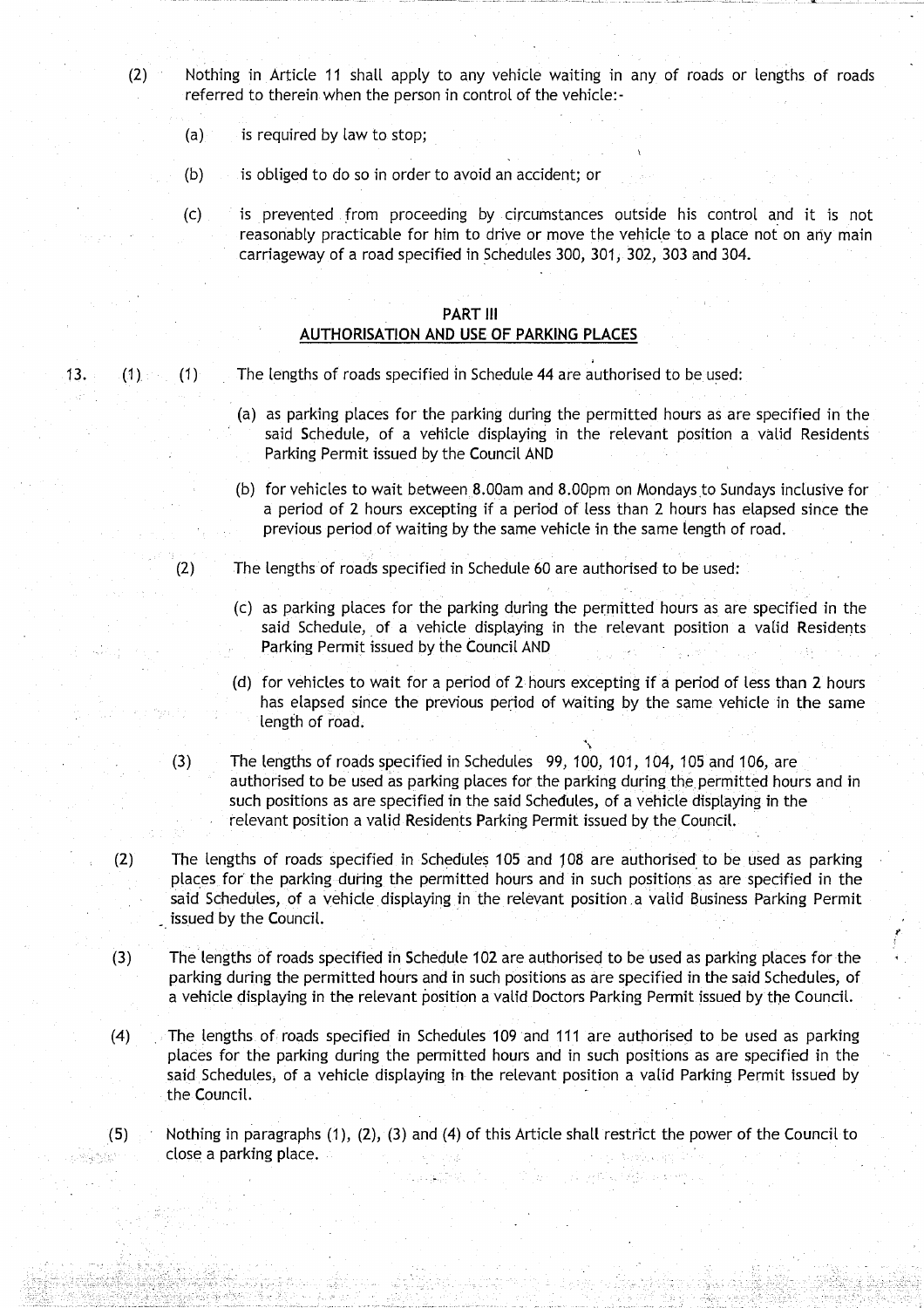- 14. Where in the Schedules a parking place is described as available for vehicles of a specific class or in a specified position, the driver of a vehicle shall not permit it to wait in the parking place unless it:-
	- **(a) is of the specified class**; **or as the case may** be **-**
	- **(b) is in the specified position;**
	- (c) displays a valid parking permit issued by the Council .
- **15. A driver of a vehicle shall not use a parking place :-**
	- **(a) so as to unreasonably prevent access to any premises adjoining the road** , **or the use of the road** by any other **person**, **or so as to be a nuisance ;**
	- **(b) when a Police Constable in uniform, Traffic Warden or a parking attendant or a person authorised by the Council has closed the parking place .**
- **16. The driver of a motor vehicle using a parking place shall stop the engine as soon as the vehicle is in position in the parking place and shall not start the engine except when about to change the position of the vehicle in, or to depart from, that parking place .**
- **17 . No person shall use a vehicle whilst it is in a parking place in connection with the sate of any article to persons in or near the parking place** , **or in connection with the selling or offering for hire of his skill or services.**
- **18. When a vehicle is left in a parking place in contravention of the provisions of Articles 14(b), a Police Constable in uniform**, **Traffic Warden or a parking attendant or a person authorised by the Council to do so may alter or cause to be altered the position of the vehicle so that its position shall comply with that provision.**
- **19 . Any person altering the position of a vehicle by virtue of Article 20 may do so in such manner as he thinks necessa**ry**.**
- 20. A Police Constable in uniform, Traffic Warden or a parking attendant or a person authorised by the **Council to do so may** , **in case of emergency, or in contraventi** on of Article **15, remove or cause to be removed to any place he thinks fit any vehicle left in a parking place .**
- **21 . Any person removing or causing to be removed a vehicle from a parking place in accordance with Article 20 shalt provide for the safe custody of the vehicle .**

#### **PART IV PERMITS**

**22. (1) Any resident or doctor**; **who is the owner of a vehicle of the following class**, **that is to say <sup>a</sup> passenger vehicle**, **a goods vehicle, a invalid carriage or a motorcycle may apply to the Council or an authorised agent for a permit for the parking of that vehicle in a parking place specified in paragraph** (**5) of this Article and any such application shalt be made on a form issued by and obtainable from the Council or authorised agent and shall include the particulars and information** required by such form to be supplied.

p

**(2) The . Council or authorised agent may at any time require an applicant for a permit or a permit . holder to produce to an officer of the Council or authorised agent such evidence in respect of an application for a permit as they may reasonably require to** verify the **particulars or information given to them or to verify that** the permit **is valid.**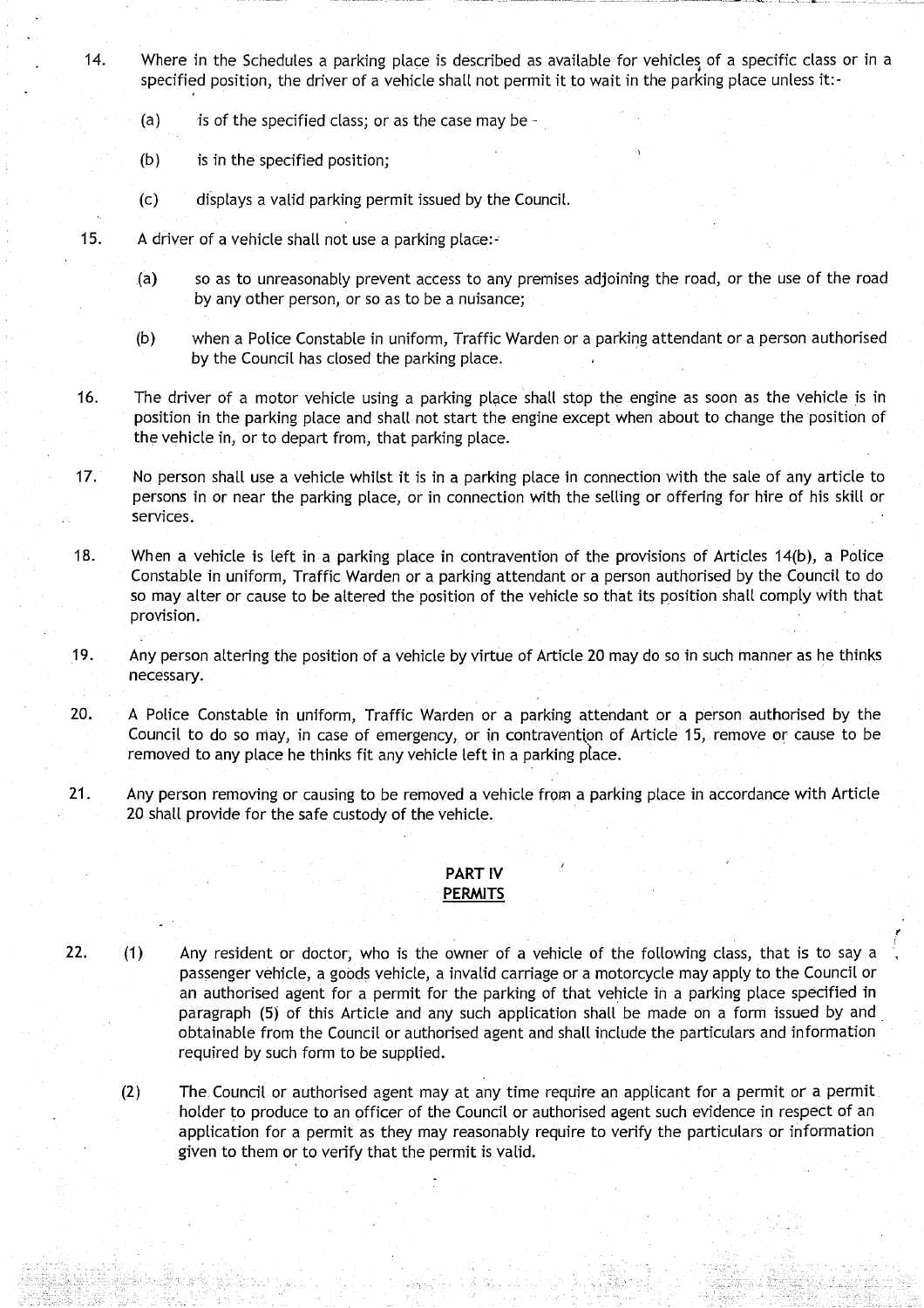(3) The Council or authorised agent upon being satisfied that the applicant is :-

- (a) a resident who is the owner of a vehicle of the class specified in paragraph (1) of this Article, shall issue to the applicant a Residents Parking Permit for the leaving during the permitted hours in a parking place of the vehicle to which such permit relates, by the owner or by any person using such vehicle with the consent of the owner (other than a person to whom such vehicle has been let for hire and reward);
- (b) a Doctor, who is the owner of a vehicle of the class specified in paragraph (1) of this Article, shall issue to the applicant 1 Doctors Parking Permit for the leaving at any time in the Doctors Parking Place specified thereon such vehicles as they are satisfied are used by fully registered persons who are liable to be called of necessity to emergencies away from the surgery or consulting room shown on the application to the extent that the need for special parking arrangements is justified and to whom no suitable alternative parking facility is available within a reasonable distance .
- (4) A resident shall not be entitled to be in possession of more than one permit at any one occasion.
- (5) (a) a Residents Parking Permit shall only be a valid for use in a parking place specified in Schedules 44, 49, 60,61, 99, 100, 101, 104, 105, 106, 109 and 111;
	- (b) a Doctors Parking Permit shall only be valid for use in a parking place specified in Schedule 102.
- 23. Notwithstanding the provisions contained in Article 22 the Council may also grant permits to such other persons as they may think fit.
- 24. (1) A permit holder (whether of a Residents or Doctors Parking Permit), may surrender such permit to the Council or authorised agent at any time and shall surrender such permit to the Council or authorised agent on the occurrence of any one of the events set out in paragraph (3) of this Article .
	- (2) The Council or authorised agent may, by notice in writing served on the permit holder at the address shown by that person on the application for the permit or at any other address believed to be that person's residence, withdraw a permit if it appears to the Council or authorised agent that any one of the events set out in paragraph (3) of this Article has occurred and the permit holder shalt surrender the permit to the Council or authorised agent within 48 hours of the receipt of the aforementioned notice .
	- (3) The events referred to in the foregoing provisions of this Article are :-
		- (a) the permit holder ceasing to be a resident;
		- (b) the permit holder ceasing to be the owner of the vehicle in respect of which the permit was issued;

p

- (c) the vehicle in respect of which such permit was issued being adapted or used in such <sup>a</sup> manner that it is not a vehicle of the class specified in Article 22(1);
- $(d)$  the issue of a duplicate permit by the Council under the provisions of Article 27;
- (e) the expiry of the period for which the permit was issued;
- (f) where a permit is issued to any person upon receipt of a cheque and the cheque is subsequently dishonoured, the permit shall cease to be of any effect;
- (g) in the case of a fully registered person holding a Doctor's Parking Permit:-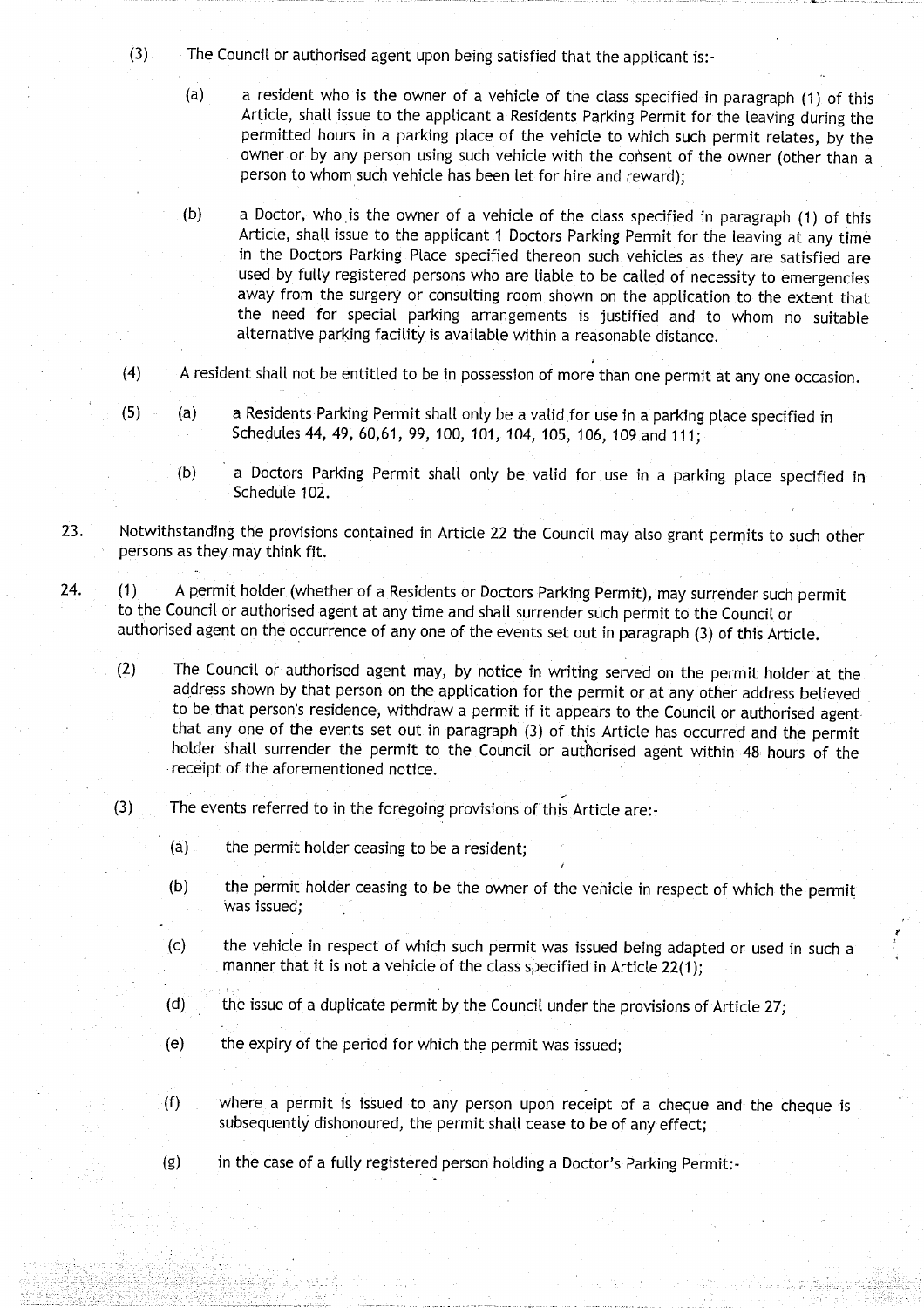- (i) the vehicle or any vehicle in respect of which the permit was issued ceasing to be used by a fully registered person who is liable to be called of necessity to emergencies away from the surgery or consulting room shown on the application for the permit to the extent that the need for special parking arrangements is justified;
- (ii) the revocation of the designation of the parking place in respect of which the permit was issued .
- 25. Without prejudice to the provisions of Article 24, a permit shall cease to be valid at the expiration of the period specified thereon:-
	- (a) which period, in the case of a Residents or Doctors Permit, shall not exceed a period of twentythree months from the end of the month during which it first became valid;

or on the occurrence of any one of the events set out in paragraph (3) of Article 24, whichever is the earlier.

26. (1) A holder of a Doctors Parking Permit, may at any time apply to the Council or authorised agent for a permit issued to him to be amended so as to relate to any other vehicle, being a vehicle which is used by a fully registered person who are liable to be called of necessity to emergencies away from the surgery or consulting room shown on the application to the extent that the need for special parking arrangements can be justified.

(2) Upon receipt of an application pursuant to paragraph (1) of this Article and of the relevant permit, the Council or authorised agent may amend the permit accordingly, or to such extent as they think fit, or at their discretion issue a revised permit, and if a revised permit is so issued, the permit shall become invalid and shall be surrendered to the Council.

- 27. (1) If a permit is accidentally mutilated or defaced or the figures or particulars thereon have become illegible or the colour of the permit has become altered by fading or otherwise, the permit holder shall surrender it to the Council or authorised agent and apply to the Council or authorised agent for the issue to him of a duplicate permit, whereupon Council or authorised agent, shall issue a duplicate permit so marked and upon such issue the original permit shall become invalid.
	- (2) If a permit is lost or destroyed, the permit holder may apply to the Council or authorised agent for the issue to him of a duplicate permit and the Council or authorised agent upon being satisfied as to such loss or destruction, shalt issue a duplicate permit so marked and upon such issue the permit shall become invalid.
	- (3) All the provisions of this Order shall apply to a duplicate permit to the same extent as they applied to the original permit.
- 28. A permit shall be in writing and shall include the following particulars:-
	- (a) the registration mark of the vehicle in respect of which the permit has been issued;
	- (b) the period during which, subject to the provisions of Article 24, the permit shall remain valid;
	- (c) an authentication that the permit has been issued by the Council;
	- (d) a code indicating the parking area for which the permit is valid .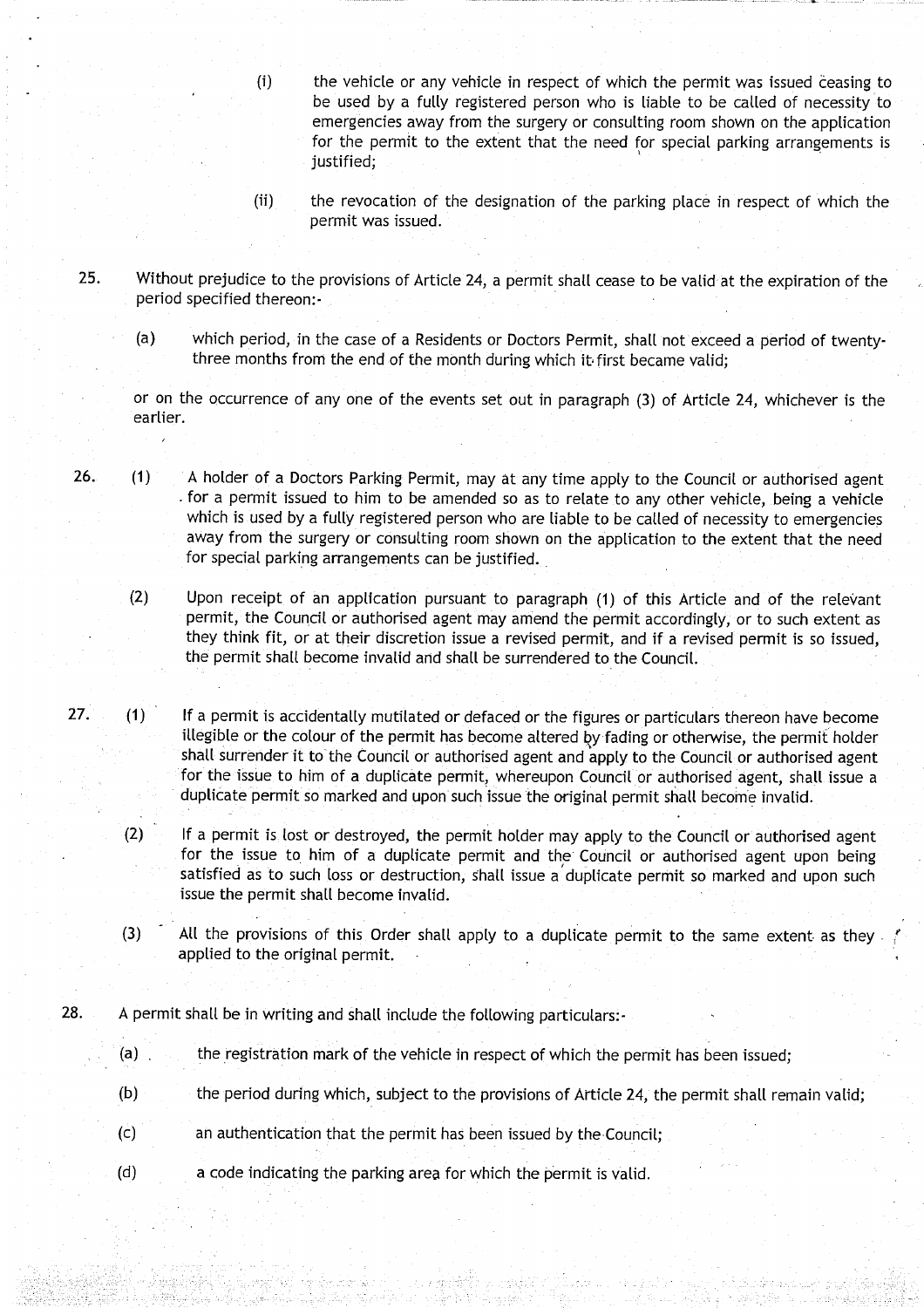- 29. At all times during which a vehicle is left in a parking place specified in Schedules 44,49 or 99 during the permitted hours, there shalt be displayed in the relevant position a permit issued in respect of that vehicle valid for parking place .
- 30. When a permit has been displayed in accordance with the provisions of Article 29, or where a penalty charge notice has been attached to the vehicle in accordance with Article 32(2), no person other than a Police Constable in uniform, Traffic Warden or a parking attendant shall remove such permit or notice from the vehicle unless authorised to do so by the driver of that vehicle.
- <sup>31</sup> . Notwithstanding the foregoing provisions of this Order, the Council may at its discretion issue a discretionary Notice allowing a specific vehicle to wait in a road or a parking place during the hours of  $\sim$ operation of any restriction or prohibition to the contrary.

#### PART V **CONTRAVENTION OF ORDER**

- 32. (1) If a vehicle is left in a parking place during the permitted hours or in any road or length of road in contravention of any provision of this Order, a penalty charge shall be payable and/or the vehicle may be removed from that location.
	- (2) A separate penalty shall become chargeable in respect of each new calendar date .
	- (3) In the case of a vehicle in respect of which a, penalty charge is payable, a penalty charge notice showing the information required by section 66(3) of the Road Traffic Act 1991 may then be issued by a parking attendant in uniform in accordance with section  $66(1)$  of the said Act.
	- (4) If a vehicle is left after a penalty charge has been incurred, a parking attendant in uniform or a person acting under his direction may attach to the vehicle an immobilisation device and a notice in accordance with the requirements of section 69(1) and (2) of the Road Traffic Act 1991 and that vehicle shall only be released from the device on payment of the penalty charge, or as the case may be a reduced penalty charge, along with such release fee as may be required by the Council.
	- .(5) Where a parking attendant has removed or caused to be removed a vehicle in accordance with paragraph (1) of this Article:-
		- $-$  (a) he shall provide for the safe custody of the vehicle;
		- (b) the Council shalt be entitled to recover from the person responsible such charges in respect of the removal, storage and disposal of the vehicle as it might prescribe from time to time;
		- (c) the provisions of the Road Traffic Regulation Act 1984 as amended shall apply to the disposal of any such vehicle removed by or on behalf of the Council pursuant to this Article.

Nothing in paragraphs (4) and (5) of this Article shall apply in respect of a vehicle displaying in the relevant position a valid disabled person's badge issued by any local authority.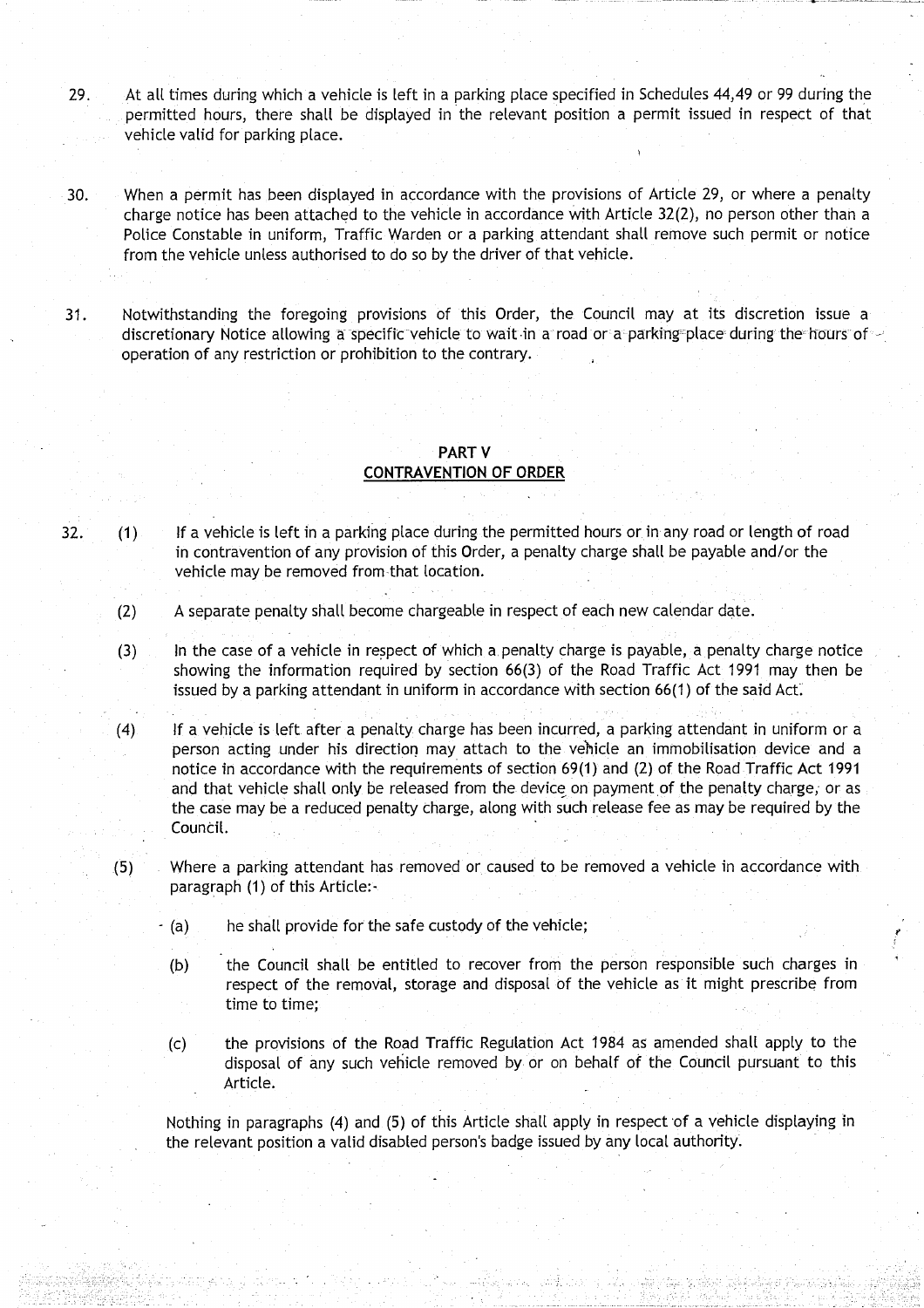#### PART VI **REVOCATIONS**

33. The following items contained within the Borough of Reading (Eldon Road Zone I) (Special Parking Area) Waiting Restrictions and Parking Places) Revision No. 1 Order 2003 shall be revoked.

#### **Schedule 4**

63 Watlington Street, East Side **Schedule 61 -** Victoria Street, West Side In Its Entirety

# **Schedule 18 -**<br> **Schedule 99**

| 93  | Victoria Street, West Side   |
|-----|------------------------------|
| 94  | Montague Street, East Side   |
| 105 | Princes Street, West Side    |
| 107 | St John's Hill, West Side    |
| 106 | St John's Street, West Side  |
| 92  | Watlington Street, East Side |
| 96  | Fatherson Road, West Side    |
| 95  | Fatherson Road, West Side    |
|     |                              |

- Schedule 18 -<br>
In Its Entirety<br>
In Its Entirety<br>
In Its Entirety<br>
In Its Entirety<br>
In Its Eldon Square, South Side<br>
Its Eldon Square, South Side<br>
Its Eldon Square, South Side
- **Schedule 25**<br>**Schedule 25** 112 Eldon Square, South Side<br>113 Eldon Square, West Side
	- Eldon Square, West Side
	- 114 Eldon Square, West Side
	- 116 Fatherson Road, West Side<br>117 Montague Street, East Side
	- Montague Street, East Side

34. The Borough of Reading (Special Parking Area)(Zones F,I,N,O) (Waiting Restrictions and Parking Places) Order 2005 is consolidated within this Order insofar as it affects Eldon Road Zone I.

THE COMMON SEAL of the READING BOROUGH COUNCIL was hereunto (a) affixed this  $2$   $\vec{D}$ day of August 2005 ) 34. The Boodge of Reading (Special Product of the READING<br>THE COMMON SEAL of the READING<br>BOROUGH COUNCIL was hereunto<br>affixed this 27 day of August 2005<br>in the presence of:-

| Minute         | Min 37 Cab<br>11.7.05 |  |
|----------------|-----------------------|--|
| Originator     | PB                    |  |
| Seal No.       | 502/05                |  |
| <b>Checked</b> |                       |  |

thorised Signatory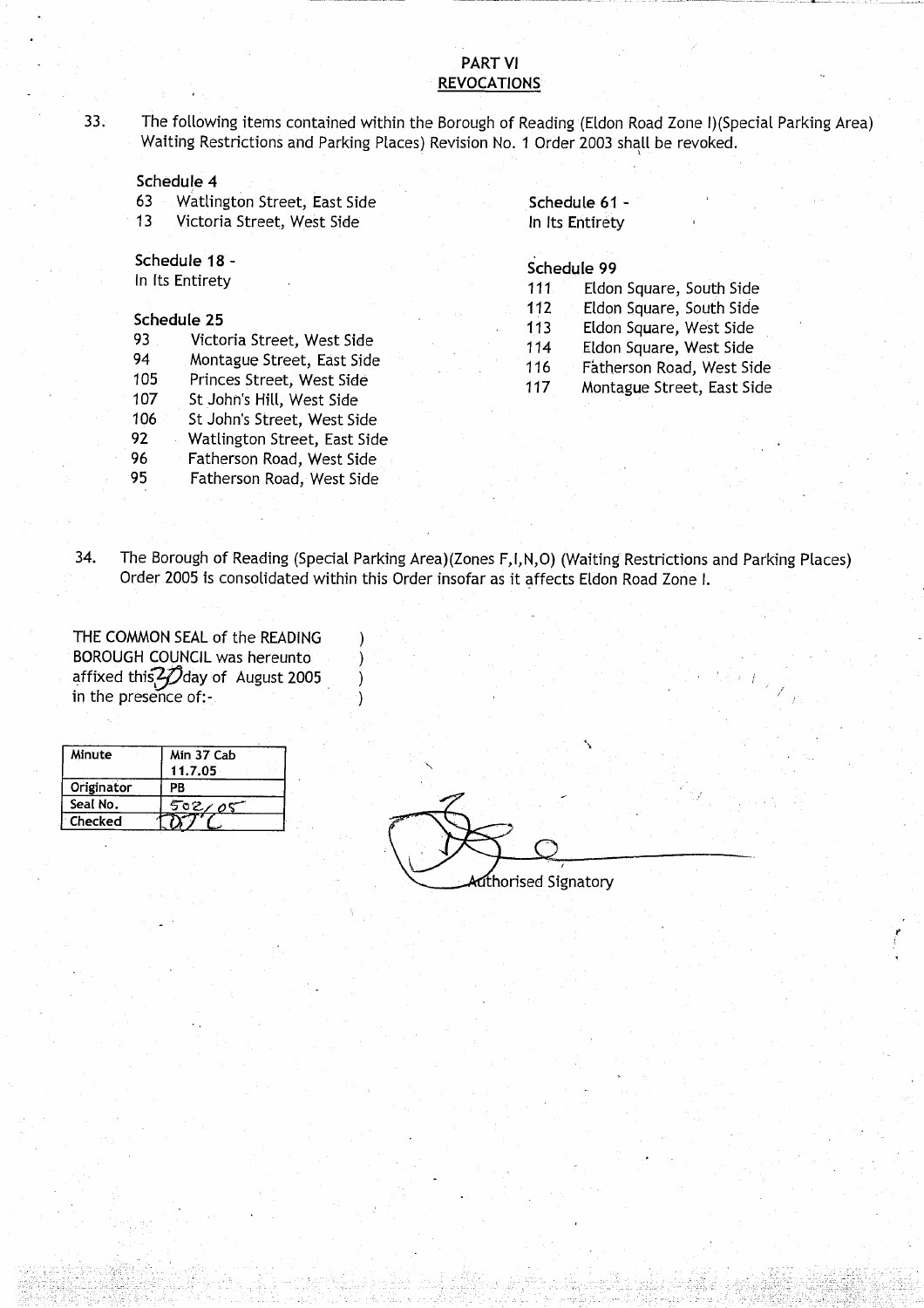- **4** No Waiting At Any Time
- **44 Shared Use Residents** ' **Permit Holders Only** (**Monday to Sunday** , **24 hrs) o r 2 hrs Limited Waiting No return Within 2 hrs, Monday to Sunday 8 .OOam to 8 .OOpm**
- **60 Shared Use Residents** ' **Permit Holders Only** (**Monday to Sunday**, **24 hrs) or 2 hrs Limited Waiting No return Within 2 hrs**
- **99 Residents**' **Permit Holders Only (Monday to Sunday 24 hrs)**

**499 Address for the issue of Residents and Business Parking Permits**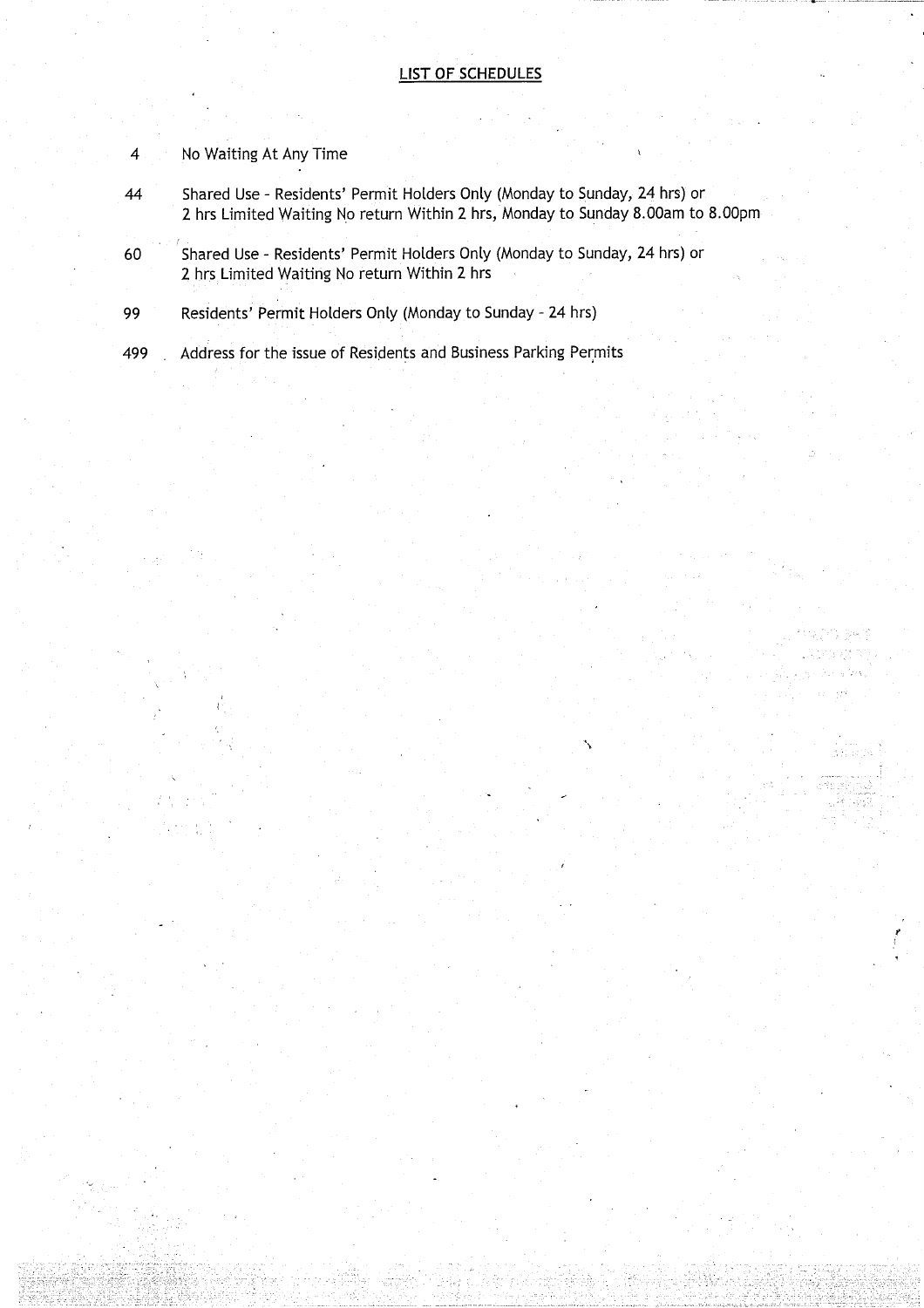#### SCHEDULE 4 No Waiting At Any Time

#### <sup>1</sup> . Watlington **Street, East Side** From a point 27 metres north of its junction with St John's Road to a point 10 metres south of that junction.

- **2. Fatherson Road**, West Side From a point 23 metres south of its junction with King's Road to a point 32 metres south of that junction.
- <sup>3</sup> . Victoria **Street, West Side** From a point 30 metres south of its junction with King's Road to a point 36 metres south of that junction .

#### 4. Victoria **Street, West Side** From its junction with King's Road to a point 10 metres south of that junction.

- **<sup>5</sup> . Great Knollys Street**, **South Side** From a point 25 metres east of its junction with George Street to a point 28 metres west of its junction with Bedford Road.
- **6.** St. John's Street, West Side From a point 25 metres south of its junction with Queen's Road to a point 35 metres south of that junction.

# SCHEDULE 44

#### **Shared Use**

#### **(A) Permit Holders Only** (Monday **to Sunday** , **24 Hours)**

#### **OR**

### **(B) 2 Hours Limited Waiting**, **No Return** within 2 **Hours**, **Monday to Sunda y 8 .00am to 8 .00pm**

#### **7. Boult Street, North Side**

From a point 45 metres west of its junction with Watlington Street to a point 60 metres west of that junction.

**<sup>8</sup> . Princes Street**, **West Side** From a point 20 metres north of its junction with London Road to a point 50 metres north of that **junction .**

#### **<sup>9</sup> . Princes Street**, **East Side** From a point 108 metres north of its junction with London Road to a point 5 metres south of the north end.

#### 10. St John's Hill, West Side From a. point 8 metres south of its junction with Queen **'s Road to a** point 26 metres south of that junction.

# 11 . . St John'**s Street**, **West Side**

From a point 9 metres south of its junction with Queen's Road to a point 25 metres south of that junction.

#### **12. Watlington Street**, **West Side**

From a point 10 metres south of the north end to a point 15 metres north of its junction with South Street.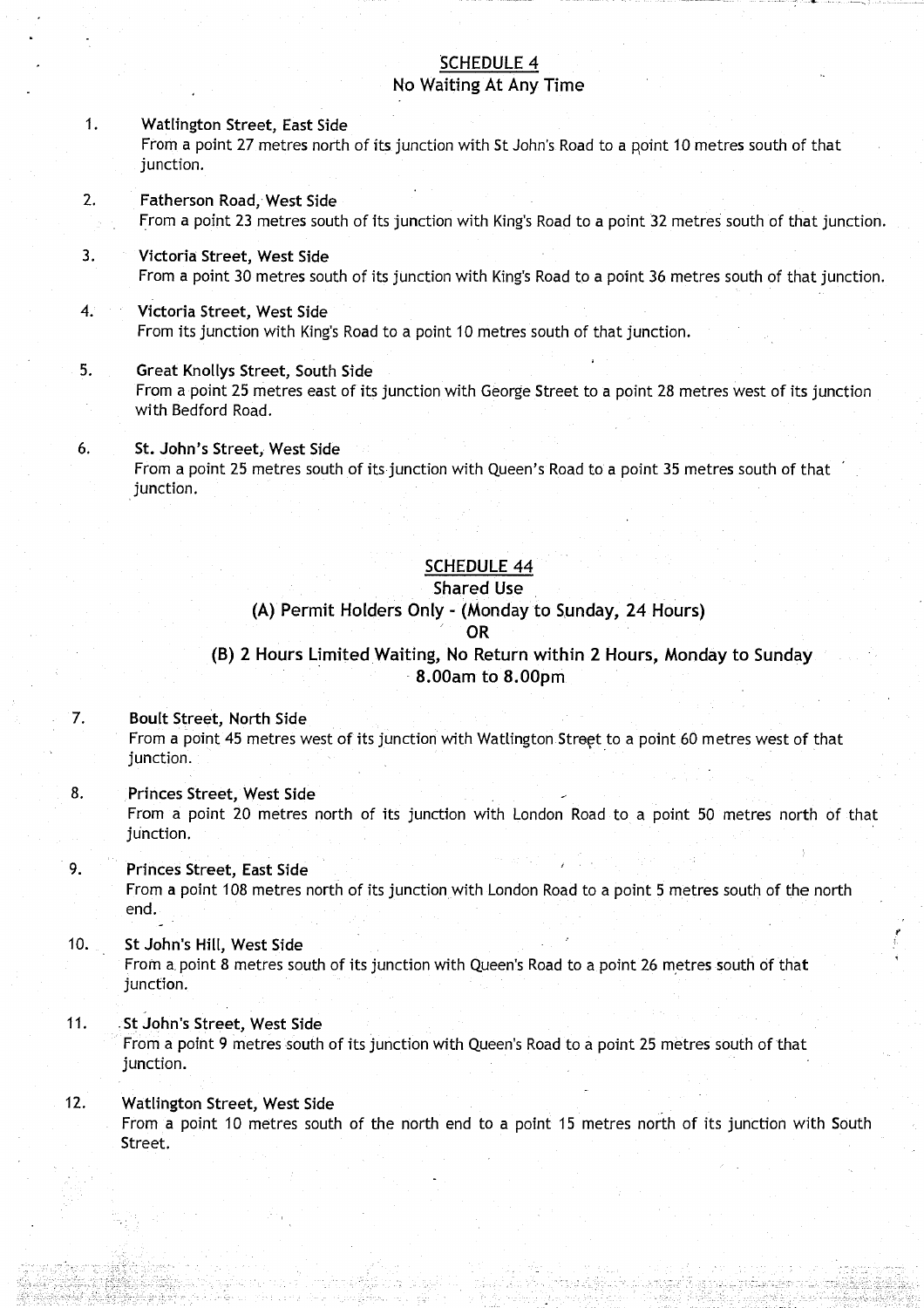<sup>13</sup> . Watlington Street, **East Side** From a point 49 metres south of the north end to a point 27 metres north of its junction with St John's Road.

#### 14. Watlington Street, **East Side** From a point 15 metres north of its junction with London Road to a point,57 metres north of that junction.

#### <sup>15</sup> . Queen's **Road**, **South Side** From a point 29 metres west of its junction with St. John's Street to a point 44 metres west of that junction.

#### **16. Queen's Road**, **South Side** From a point 4 metres west of its junction with St. John's Street to a point 21 metres west of that junction.

# 17. Queens's **Road, South .Side**

From a point 5 metres east of the junction with St. John's Street to a point 15 metres west of St. John's Hill.

**SCHEDULE 60**

#### **Shared Use**

#### **(A) Permit Holders** Only .- (Monday **to Sunday**, **24 Hours) OR**

#### **(B) 2 Hours Limited Waiting**, **No Return within 2 Hours**

**18. Eldon Square, West Side** From a point 7 metres north of its junction with London Road to a point 26 metres north of that junction.

- **<sup>19</sup> . Eldon Square**, **West Side** From a point 30 metres north of its junction with London Road to a point 52 metres north of that junction.
- **20. Eldon Square**, **South Side** From a point 5 metres east of its junction with Eldon Road to a point 15 metres east of that junction .
- **21 . Eldon Square, South Side** From a point 27 metres east of its junction with Eldon Road to a, point 36 metres east of that junction .
- **22 . Eldon Square, South Side** From a point 50 metres east of its junction with Eldon Road to a point 64 metres east of that junction.
- **23. Eldon Square**, **South Side** From a point 66 metres east of its junction with Eldon Road to its junction with the west side.

#### 24. Fa**therson Road, West Side**

From a point 32 metres south of its junction with King's Road to a point 15 metres north of its junction with London Road.